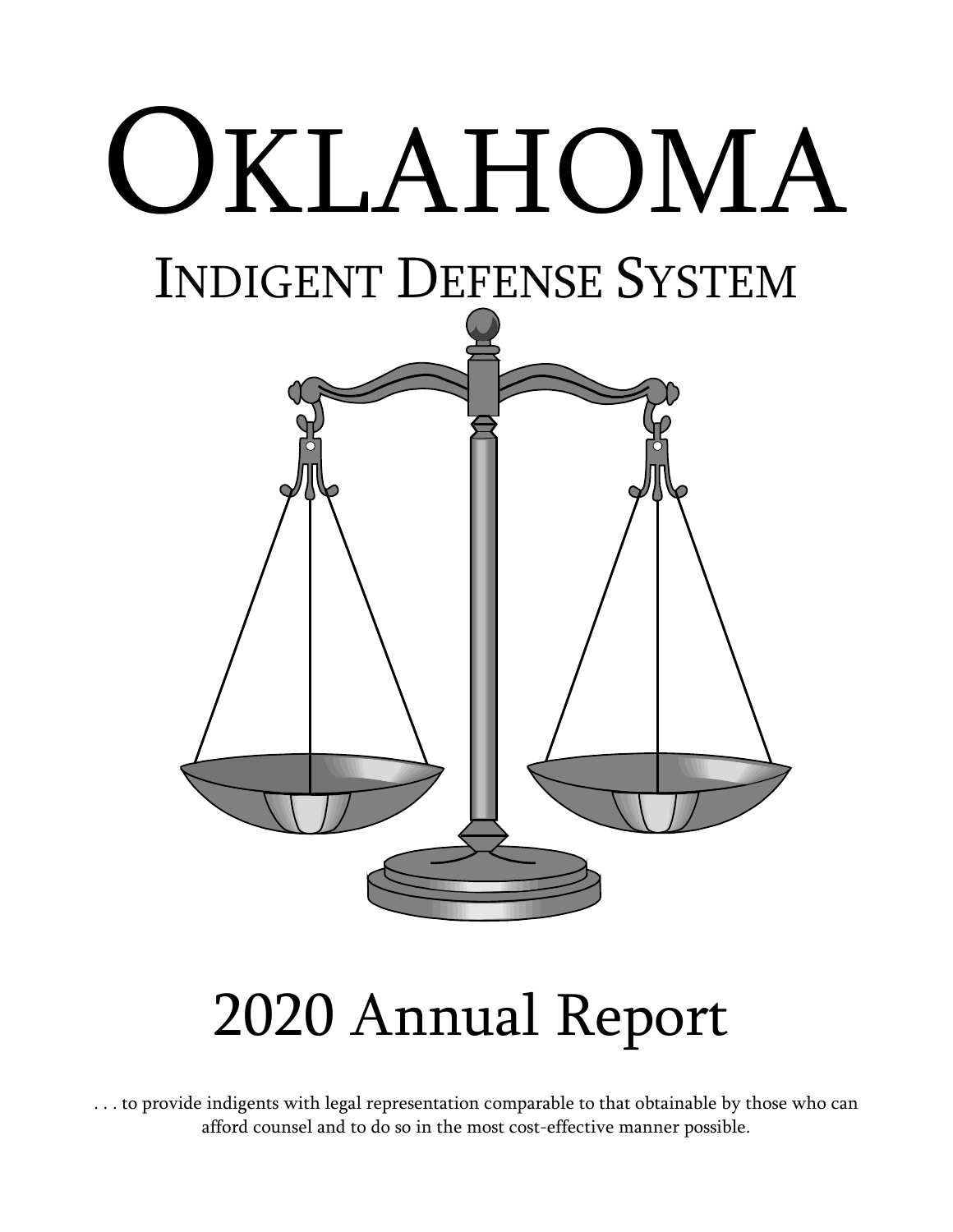## Oklahoma

Indigent Defense System



#### J. KEVIN STITT **GOVERNOR**

#### CHIP KEATING SECRETARY OF PUBLIC SAFETY

#### CRAIG SUTTER Executive Director

This publication is printed and issued by the Oklahoma Indigent Defense System as authorized by 74 O.S.§§ 3103-3106.1. Twenty (20) copies have been prepared and distributed at a cost of \$39.20. Copies have been deposited with the Publications clearinghouse of the Oklahoma Department of Libraries.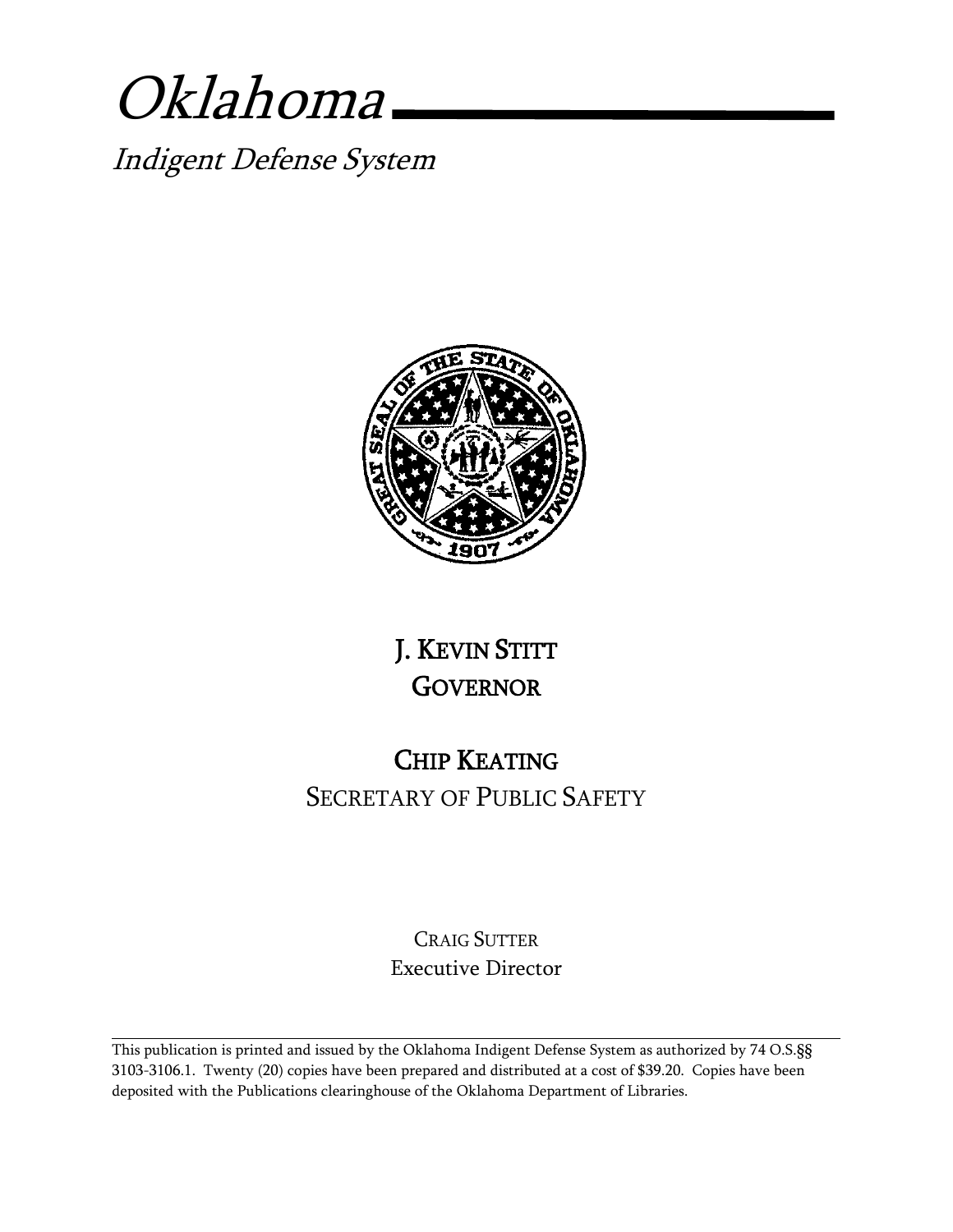

J. KEvIN Srrrr **GOVERNOR** 

STATE OF OKLAHOMA OKLAHOMA INDIGENT DEFENSE SYSTEM October 16, 2020

#### BOARD MEMBERS

**CRAIG SUTTER** ExECUTIVE DIRECTOR

JAKE JONES III, ESQ,, **CHAIR** Kirk and Chaney PLLC 14000 Quail Springs Pkwy Suite 3500 Oklahoma City, OK 73134

DONG. POPE, ESQ, VICE-CHAIR 611 24th Ave., SW, Suite 102 Norman, OK 73069

PATRICK MOORE, ESQ, One Edgevale Road Okmulgee, OK 74447

PATRICK T. CORNELL 117 N. 5<sup>th</sup> St. Clinton, OK 73601

TO THE HONORABLE J. KEVIN STITT HONORABLE GREG TREAT HONORABLE CHARLES MCCALL HONORABLE NOMA D. GURICH HONORABLE DAVID B. LEWIS

Enclosed is a report concerning the duties, activities and accomplishments of the Oklahoma Indigent Defense System for the fiscal year ending June 30, 2020, in accordance with 22 O.S. § 1355.3(B) and 22 O.S. § 1355.4(C)(14).

As we move forward in 2021, we would like to recognize all of the attorneys, investigators, administrators, secretaries and experts for their commitment to our mission and their unwavering dedication to our clients. We further wish to acknowledge the work and dedication of the private attorneys who serve generously as OIDS contractors. It is only through the efforts of all of these individuals that the right to counsel and the interests of justice are protected.

Sincerely,

Craig Sutter Executive Director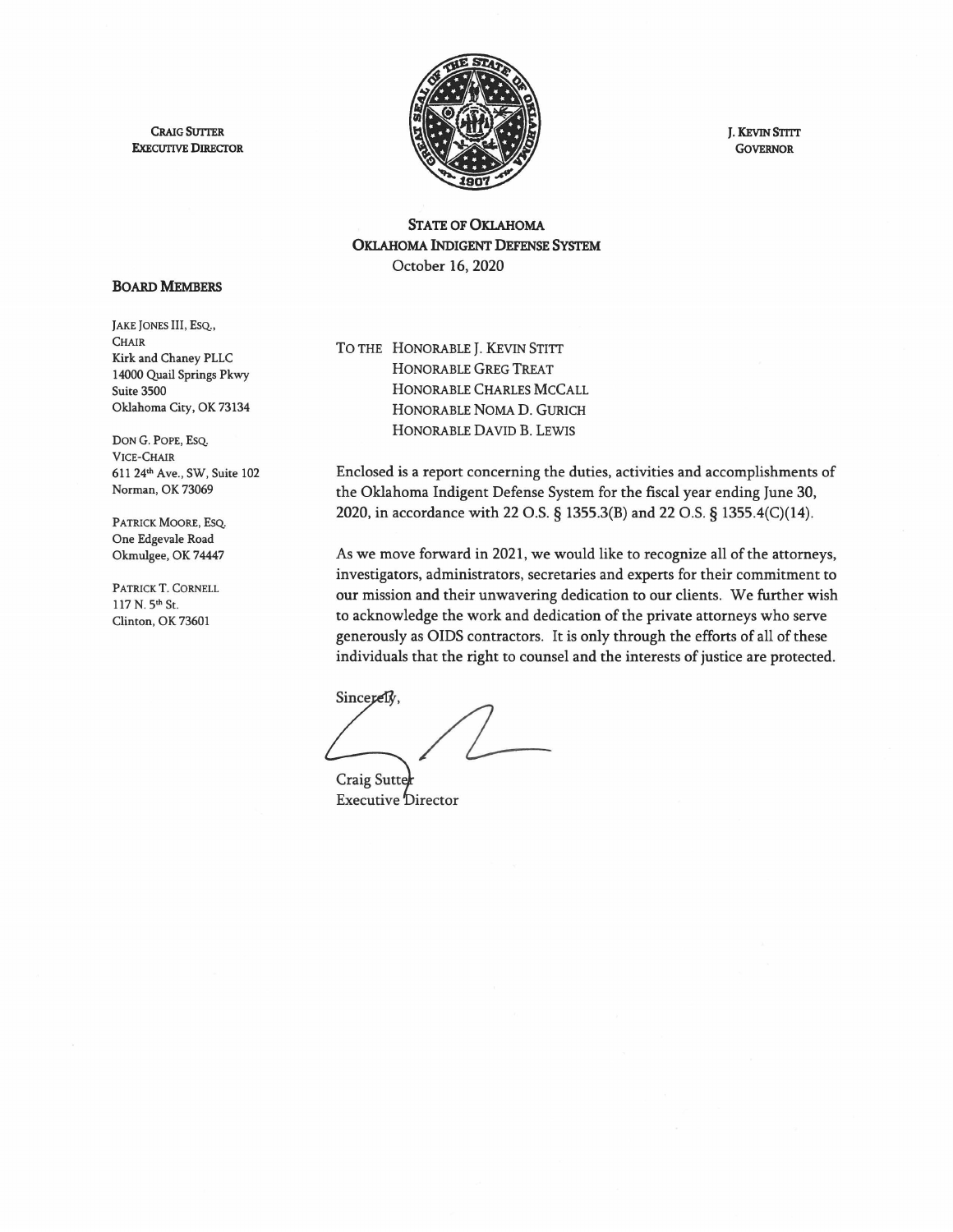

## Board Members

JAKE JONES, III, ESQ., CHAIR Kirk and Chaney PLLC 14000 Quail Springs Pkwy, Suite 3500 Oklahoma City, OK 73134

DON G. POPE, ESQ., VICE CHAIR 611 24th Ave., Suite 102 Norman, OK 73069

PATRICK MOORE, ESQ. One Edgevale Road Okmulgee, OK 74447

PATRICK CORNELL 117 N. 5th St. Clinton, OK 73601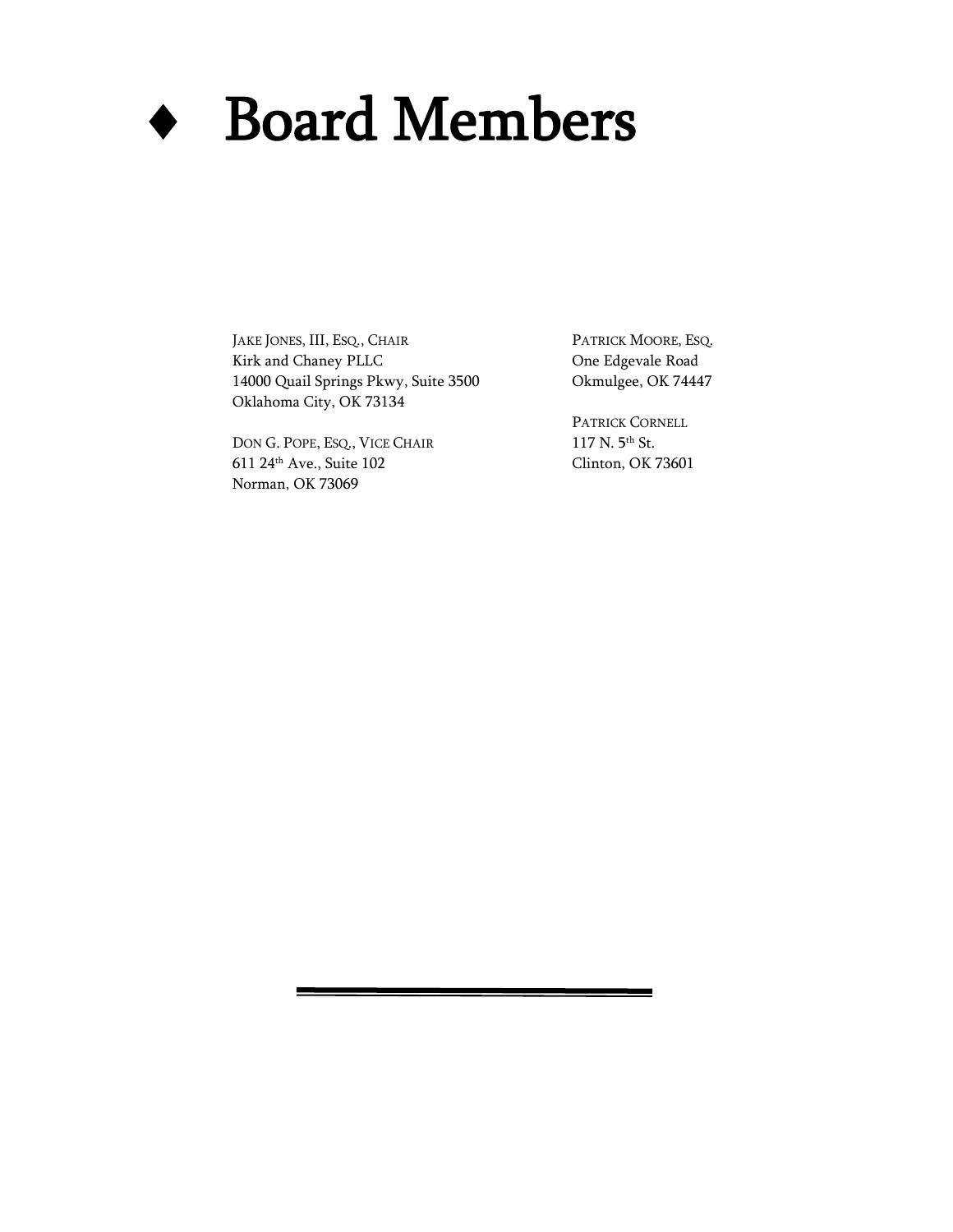#### Past Board Members

(In Alphabetical Order)

Michael Blevins Paul Brunton William Burkett Henry Burris Michael D. Carter Benjamin J. Curtis Ken Feagins Lance Hopkins Cheryl Hunter Doug Inhofe Jack Ivester Richard James Kathryn LaFortune, Ph.D. Marvin Martens Alan McPheron Randolph Meacham Henry A. Meyer, III John B. Nicks Douglas Parr Betty Pfefferbaum, M.D. Richard L. Reech Charles Richardson Dennis Shook Donald Kent Switzer Rod Uphoff Rod Wiemer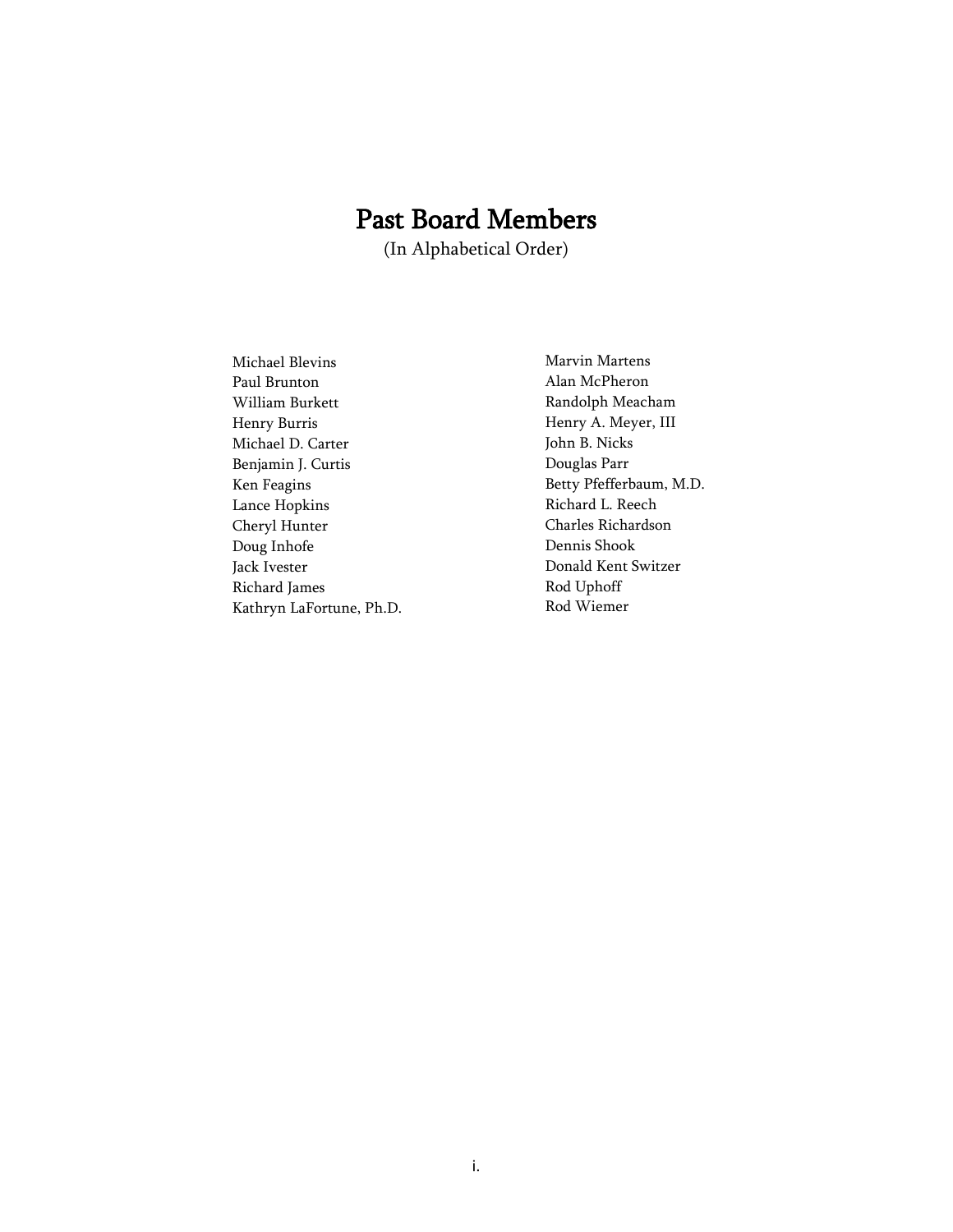## ◆ Contents

| Non-Capital Trial Division |  |
|----------------------------|--|
|                            |  |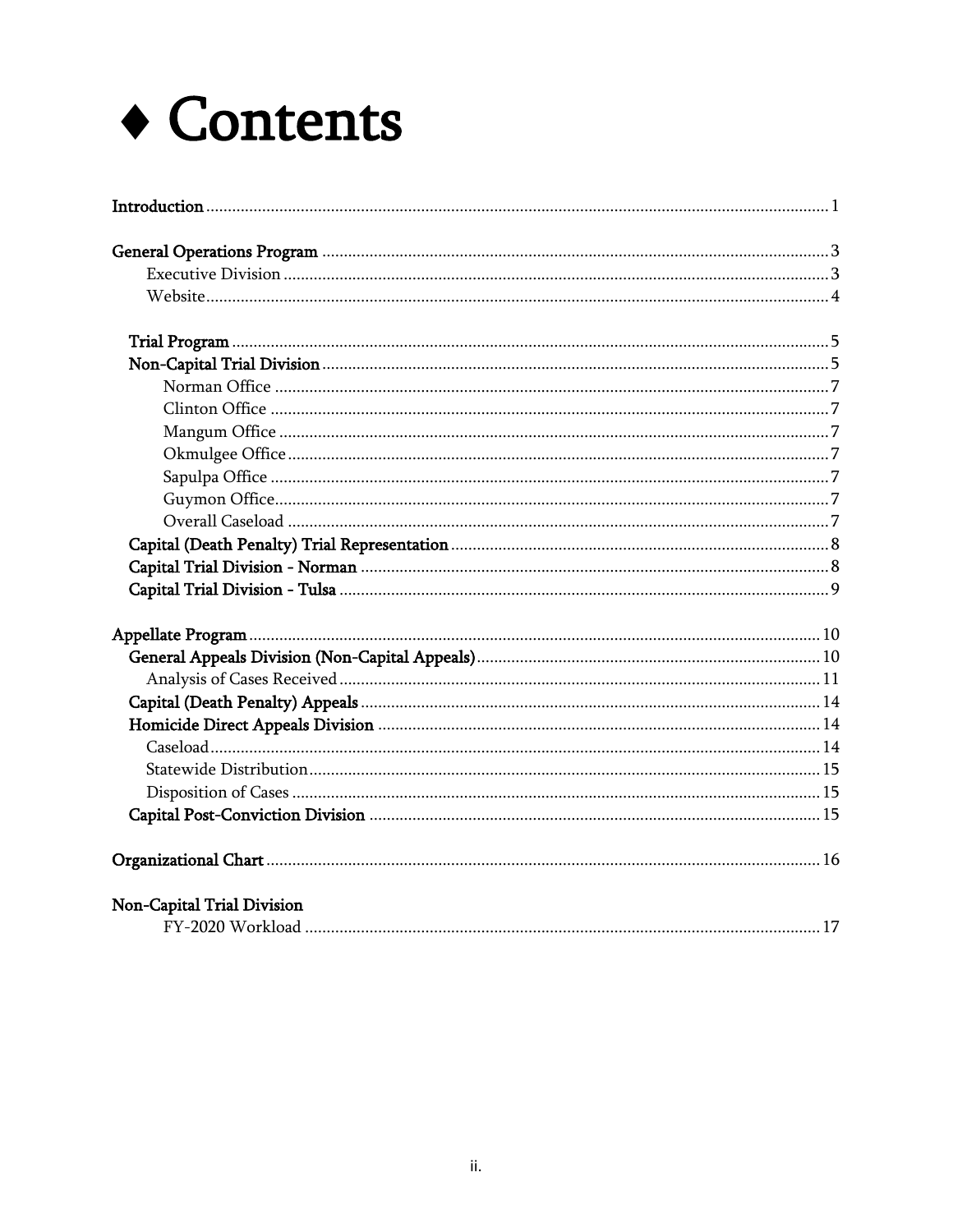## **Chapter**  1

## <span id="page-6-0"></span>Introduction

The mission of the Oklahoma Indigent Defense System is to provide indigents with legal representation comparable to that obtainable by those who can afford counsel and to do so in the most cost effective manner possible.

OIDS fulfills the majority of the State's obligations under the Oklahoma and United States Constitutions to provide trial, appellate and capital post-conviction criminal defense services to persons who have been judicially determined to be entitled to legal counsel at State expense. The Oklahoma Indigent Defense Act, 22 O.S. §§ 1355, et seq., which created the agency, sets forth the duties and responsibilities of the agency, the Indigent Defense System Board and the OIDS Executive Director.

The agency is governed by a five-person Board. Each member is appointed by the Governor, with the advice and consent of the Oklahoma Senate, for a five-year term. The agency consists of three program areas: the General Operations Program, the Trial Program and the Appellate Program. The Trial Program consists of the Non-Capital Trial Division and two capital trial divisions: Capital Trial Norman and Capital Trial Tulsa. The Appellate Program consists of the General Appeals Division, the Homicide Direct Appeals Division and the Capital Post-Conviction Division.

OIDS is appointed by the trial and appellate courts of Oklahoma after an indigence determination is made by the court. OIDS is subject to appointment to provide trial representation in criminal cases in 75 of Oklahoma's 77 counties, and in all 77 counties at the appellate level. During the fiscal year, OIDS contracted with private Oklahomalicensed attorneys to handle 100% of the indigent non-capital trial caseload in 55 counties. In 20 counties, staff attorneys handled the majority of the indigent caseload. Private attorneys handle the majority of the System's conflict cases. In death penalty cases and noncapital appeals, attorneys employed by OIDS are assigned the case after OIDS has been appointed by a district court or the Oklahoma Court of Criminal Appeals.

OIDS represented a total of 58,853 court appointments in Fiscal Year 2020. The numerical breakdown by division is as follows:

| NON-CAPITAL TRIAL                   |        |
|-------------------------------------|--------|
| Staff                               | 12,877 |
| County Contracts                    | 44,097 |
| Conflicts                           | 1,246  |
| CAPITAL TRIAL - NORMAN              | 16     |
| CAPITAL TRIAL - TULSA               | 15     |
| <b>GENERAL APPEALS</b>              | 467    |
| <b>HOMICIDE DIRECT APPEALS</b>      | 85     |
| CAPITAL POST CONVICTION             | 47     |
| <b>EXECUTIVE DIVISION CONFLICTS</b> | З      |
| TOTAL                               | 58,853 |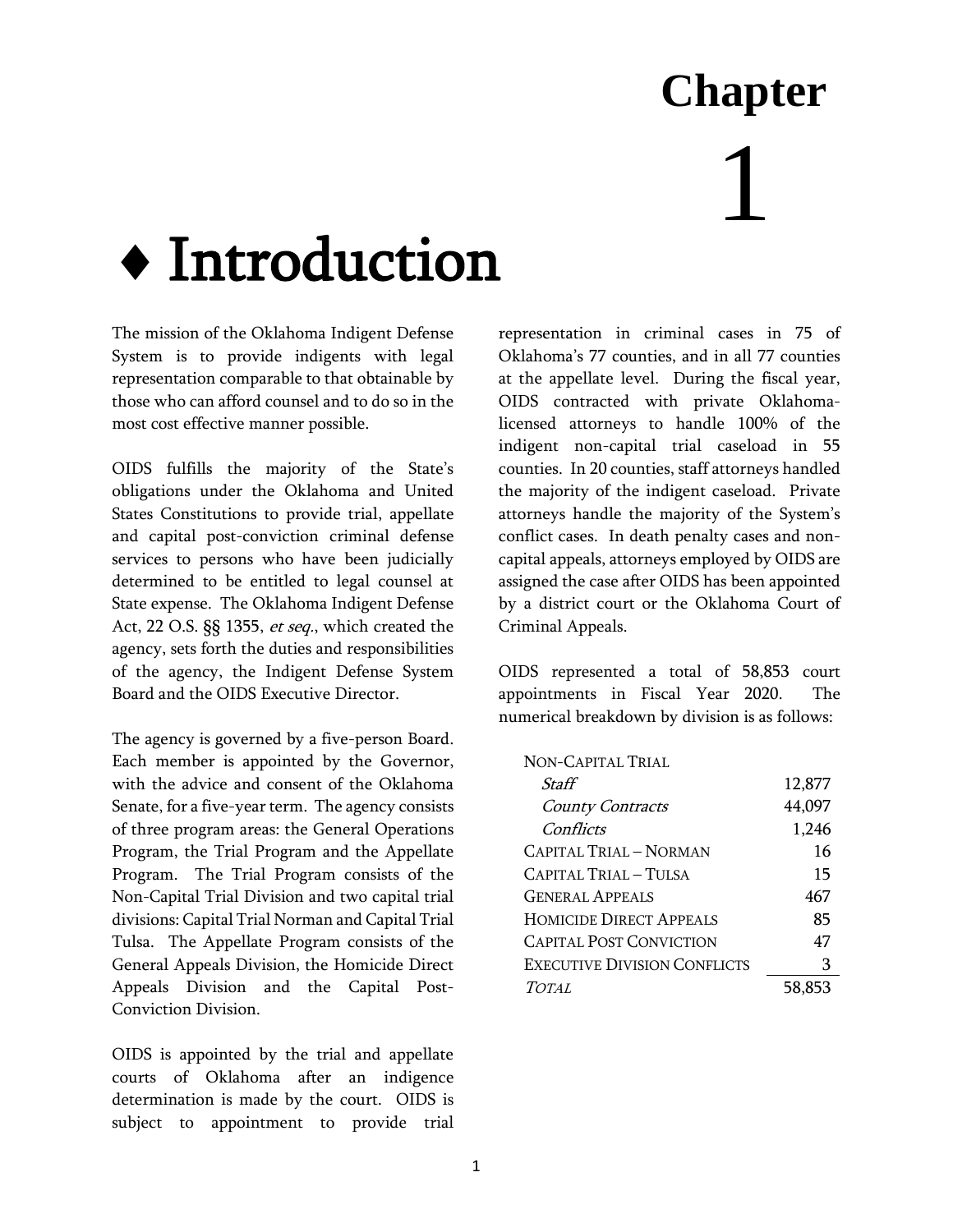Given the nature of criminal cases, most span more than one fiscal year. In complex cases, such as death penalty cases, OIDS may represent a client for three or more years. Accordingly, the total number of cases handled during a fiscal year includes appointments pending from the prior fiscal year in addition to the current year court appointments.

Due to the COVID-19 pandemic, the agency's FY2020 caseload departed from the typical trend of general, and often substantial, increases over the past 18 years. While the total agency caseload number of 58,853 for Fiscal Year 2020 represents decrease of 9.3% over that of the previous fiscal year, it still represented an 18.4% increase since FY2015, and a 34.1% increase since Fiscal Year 2010.

The FY2020 caseload decrease from the previous fiscal year is a result of delayed court appointments and proceedings during the initial stages of the pandemic and its continuing impact. Agency staff and contract attorneys worked diligently with prosecutors at the beginning of the pandemic to reduce jail populations, negotiating plea deals or lowered bail on behalf of clients to reduce jail populations, thereby helping alleviate the risk of virus exposure to jail personnel, clients, attorneys and the public. While the effects of the pandemic on the criminal justice system and the agency have continued into FY2021, the agency's backlog of cases will continue to impact the scope and speed of provision of legal services.

OIDS is funded by the Oklahoma Legislature through appropriations from the State's general revenue fund. OIDS also receives a varied and unpredictable amount of funds from the costs of representation assessed against a criminal defendant in certain cases.

The agency began Fiscal Year 2020 with an appropriation increase of \$1,109,245. This enabled the System to increase its non-capital conflict contract hourly rate from \$40 out-ofcourt/\$60 in-court to \$60 out-of-court/\$80 incourt, in order to continue to attract qualified counsel to represent clients. The increase also enabled the agency to increase its capital conflict contract hourly rate for lead counsel from \$60 out-of-court/\$80 in-court to \$80 outof-court/\$100 in-court, and the hourly rate for co-counsel from \$50 out-of-court/\$70 in-court to \$60 out-of-court/\$80 in-court. The appropriation increase further permitted the agency to increase staff attorney salaries to achieve salary parity with their prosecutor counterparts, thereby reducing the costs associated with turnover and ensure compliance with national legal standards and caselaw.

Due to the economic impact of the pandemic, however, most state agencies suffered appropriation reductions averaging 4% for Fiscal Year 2021. The System is one of those agencies, receiving a reduction of \$729,515 in its appropriation beginning July 1, 2020, providing additional challenges to its mission of ensuring constitutionally-effective legal representation on behalf of its court-appointed clients.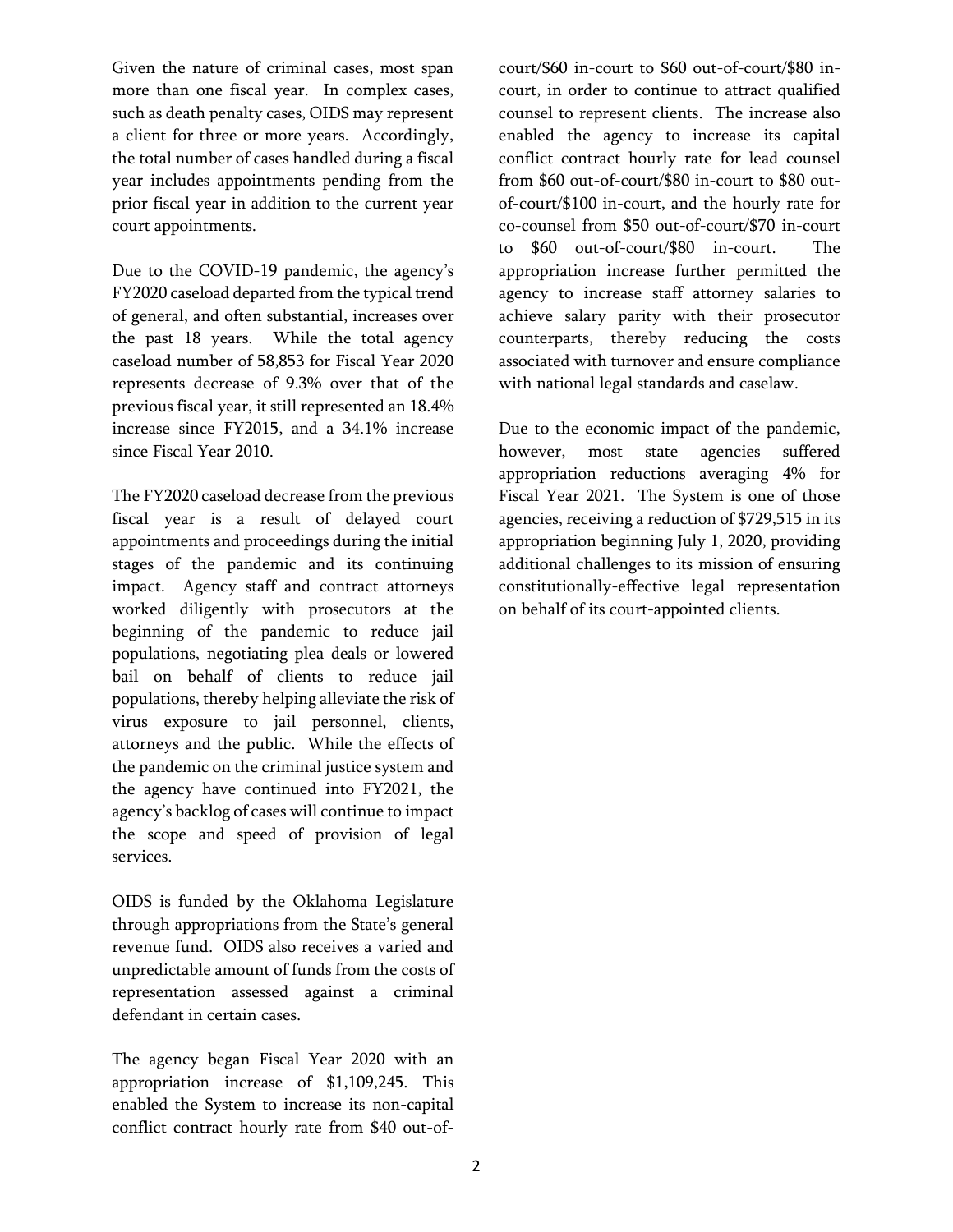### **Chapter**

## $\sum$

### <span id="page-8-0"></span>General Operations Program

#### <span id="page-8-1"></span>EXECUTIVE DIVISION

The Executive Division is charged with the responsibility of managing and operating the agency and implementing the Indigent Defense Act. By statute, the Executive Director is selected by and serves at the pleasure of the agency's governing Board.

To aid the Executive Director in the implementation of the Indigent Defense Act and agency operations, the Executive Division is staffed with administrative and finance personnel. OIDS provides legal representation through the services of staff members, and by contracting with private attorneys and expert service providers. At the end of the fiscal year, OIDS employed 109 full-time equivalent staff members at its main offices in Norman and its satellite offices in Clinton, Guymon, Mangum, Okmulgee and Sapulpa.

In Fiscal Year 2020, the agency entered into 78 new professional services contracts with private attorneys and expert service providers to furnish defense services in court-appointed cases, in addition to administering 33 contracts carried over from the previous fiscal year. The Executive Division services these contracts in addition to providing support services to its staff attorneys and investigators.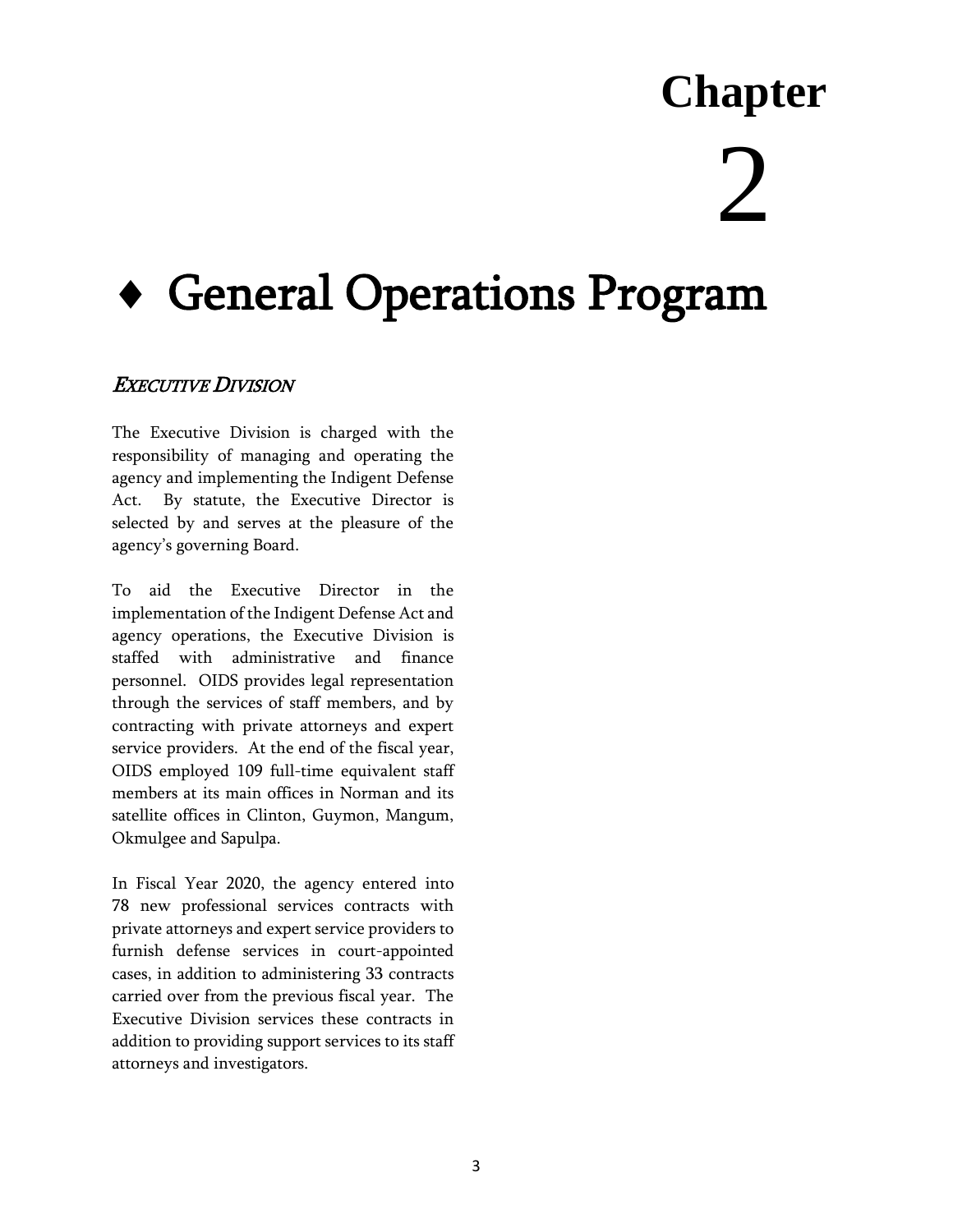#### Statutory Duties

- ◆ Budget
- Claims
- Contracts with private attorneys
- Improve State's criminal justice system
- Training for attorneys
- Defense representation
- Employ necessary personnel
- Set rates for attorneys who accept court appointments
- ◆ Set maximum caseloads
- Advise OIDS Board
- Conferences and training seminars
- Provide personnel to serve in advisory capacity to criminal defense attorneys
- ◆ Recommend legislation
- ◆ Track costs
- Adopt policies & procedures
- Support efforts to recoup costs of representation
- Provide for expert and investigator services

#### <span id="page-9-0"></span>**WEBSITE**

The agency's website provides information about OIDS, resources for public defenders and others interested in criminal law issues, answers to most frequently asked questions and notices of training opportunities. The website can be accessed at [www.oids.ok.gov.](http://www.oids.ok.gov/) The website contains many links, including those for legal research, unpublished Oklahoma Court of Criminal Appeals opinions and official agency forms used by OIDS contractors, experts and investigators.

#### EXECUTIVE CONFLICT CASELOAD

During Fiscal Year 2020, the Executive Division maintained three pending capital conflict cases carried over from the previous fiscal year. All three cases were carried over into Fiscal Year 2021.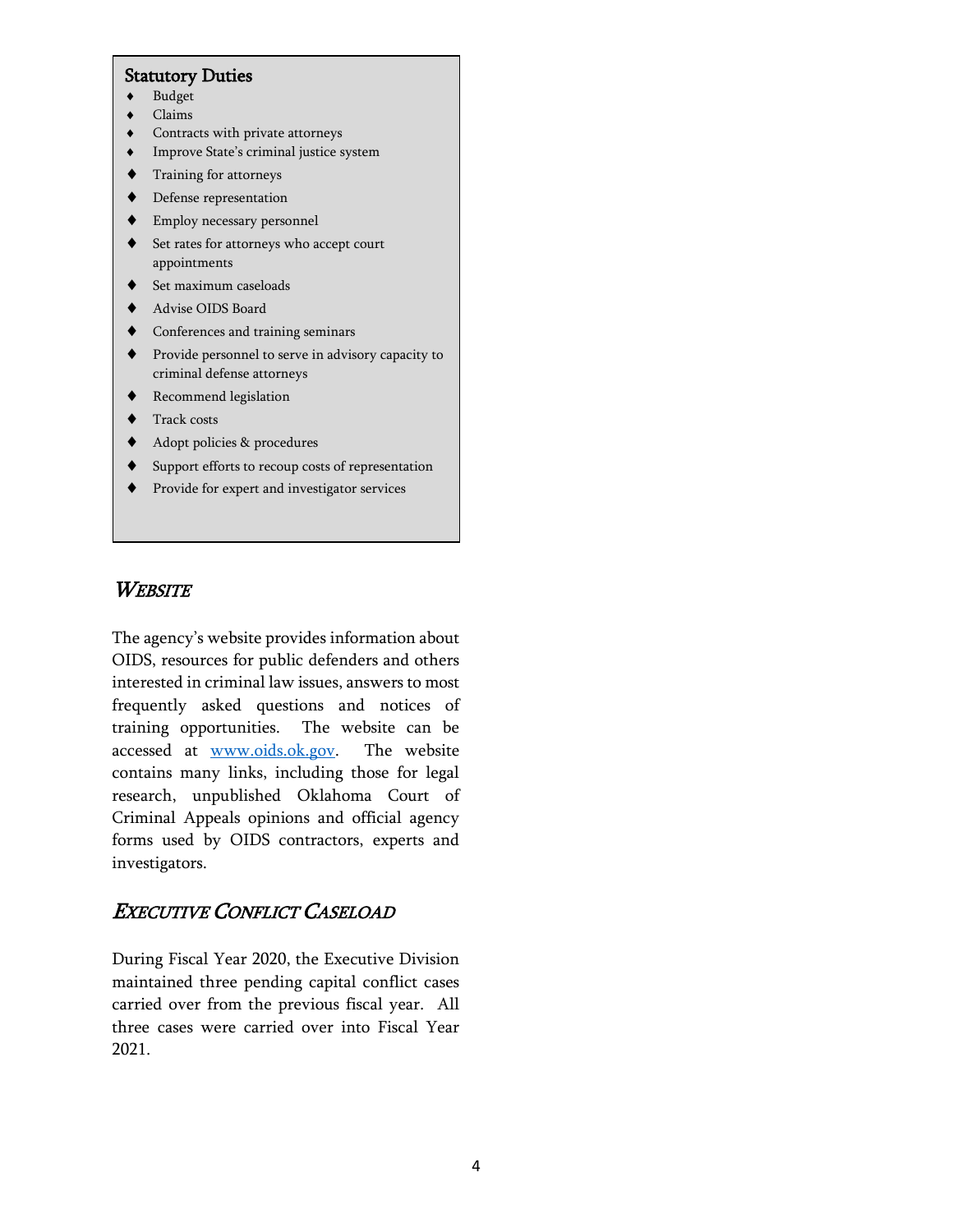### **Chapter**

## 3

## <span id="page-10-0"></span>Trial Program

The Trial Program consists of three Divisions which provide legal representation to agency clients who have been judicially determined to be unable to afford counsel to defend against criminal charges brought by the State in district court. OIDS is appointed by the district courts to represent these defendants.

The right to counsel at State expense was established by the United States Supreme Court in Gideon v. Wainwright, 371 U.S. 335 (1963). The right to expert assistance at State expense was established by the United States Supreme Court in Ake v. Oklahoma, 470 U.S. 68 (1985).

#### <span id="page-10-1"></span>NON-CAPITAL TRIAL **DIVISION**

The Non-Capital Trial Division (NCTD) is responsible for defending indigent criminal defendants charged with offenses punishable by incarceration. Cases range from traffic offenses filed in state court to non-capital first degree murder. NCTD's area of responsibility spans 75 counties, with Oklahoma and Tulsa Counties being excluded. Thus, NCTD represents the agency's largest group of clients. In Fiscal Year 2020, NCTD received 35,554 new appointments. NCTD's total FY-2020 caseload, which includes cases carried forward from previous fiscal years, equaled 58,220 active cases.

#### DELIVERY OF NON-CAPITAL TRIAL LEGAL SERVICES

In accordance with the Indigent Defense Act, NCTD provides legal representation in the 75 counties for which it is responsible in four ways:

- 1) flat-rate fiscal year contracts with private attorneys;
- 2) satellite offices with salaried staff attorneys;
- 3) assignment of conflict cases to private attorneys who have agreed to accept such cases at established agency hourly rates, subject to statutory maximums set by the Indigent Defense Act; and
- 4) assignment of cases to one roving attorney.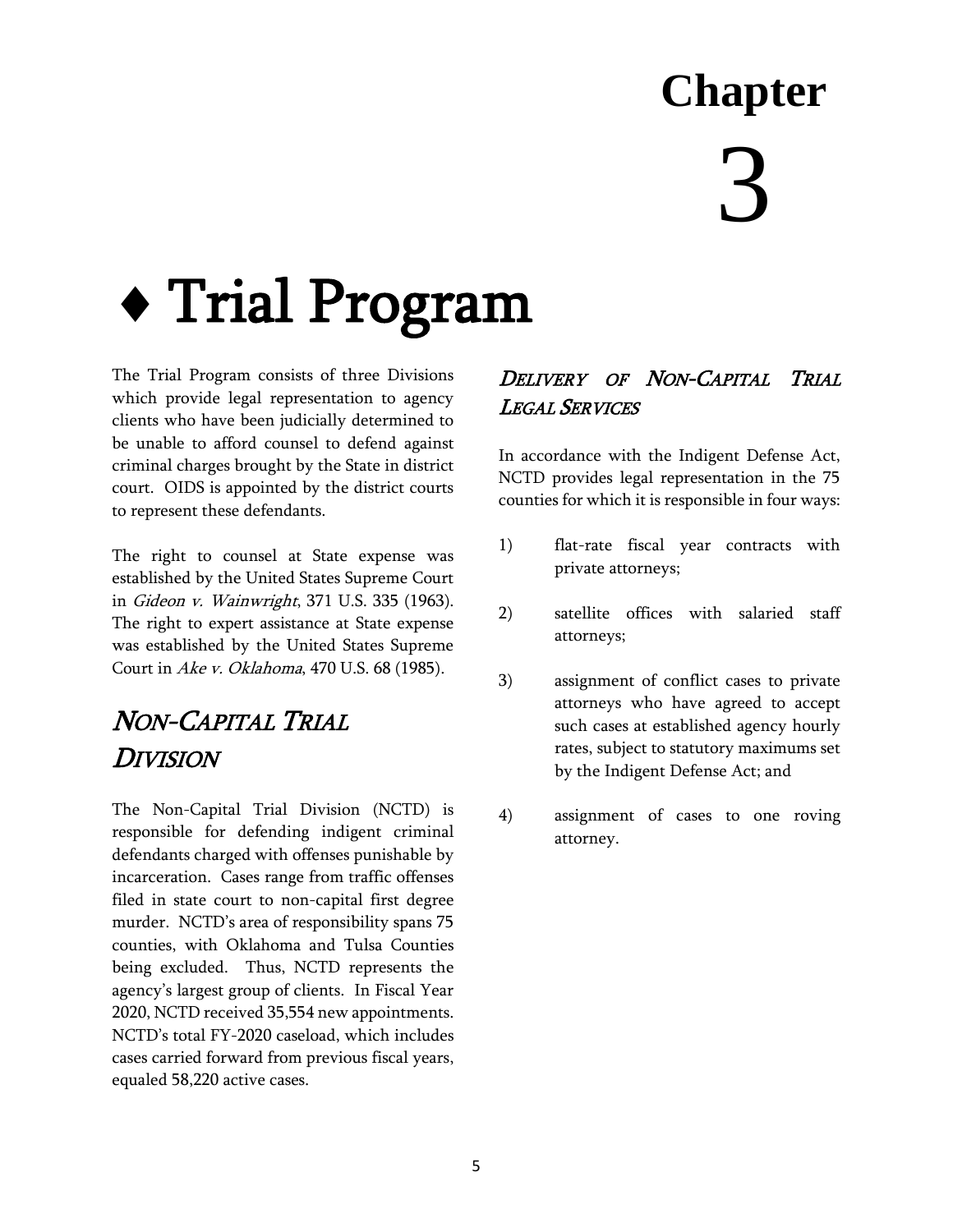In Fiscal Year 2020, the Division's caseload was handled as follows:

- 1) Flat-rate Fiscal Year Contracts: In 55 counties, all NCTD representation was provided via such contracts. Since Fiscal Year 1998, OIDS has made a concerted effort to ensure that NCTD fiscal-year contracts are adequately staffed by giving weight, during the contracting process, to the number of law firms participating in an offer.
- 2) Staffed Satellite Offices: NCTD operated six satellite offices: Clinton, Guymon, Mangum, Norman (Cleveland County), Okmulgee and Sapulpa. These offices handled the entire caseload in 20 counties.

The Non-Capital Trial Division ended Fiscal Year 2020 (July 1, 2019 – June 30, 2020) with 33 attorneys. During Fiscal Year 2020, a satellite office staff attorney handled an average of 224 felony and youthful offender cases, 38 juvenile cases, and 126 misdemeanor, traffic and wildlife cases, or an average of 388 total cases.

The National Legal Aid and Defender Association (NLADA) has long established standards, endorsed by the Criminal Justice Section of the American Bar Association, that no one attorney shall handle in any given 12 month period more than 150 felony cases, OR more than 200 juvenile cases, OR more than 400 misdemeanor and traffic cases. Further, the NLADA standards assume each respective attorney operates in only ONE courthouse.

Applying the NLADA standards, in Fiscal Year 2020, each NCTD satellite office staff attorney did the work of two attorneys. Moreover, most attorneys worked in several district courts in multiple counties. In fact, the largest satellite office region

covers seven courthouses and 7,544 square miles.

- 3) Conflict Counsel: Each year conflicts of interest arise in a certain number of county contract and satellite office cases and must be assigned to conflict-free counsel. During Fiscal Year 2020, NCTD assigned 854 conflict cases to contracted conflict counsel. Conflicts arising out of county contracts account for 296 of those cases. Conflicts arising out of satellite offices account for 558 of those cases.
- 4) In FY-2010, NCTD received federal funding for one roving attorney. On December 1, 2009, NCTD hired an attorney to cover conflict cases and provide overload relief to NCTD attorneys in Western Oklahoma. Although the federal funding expired late in FY-2011, this attorney has remained in her position as the NCTD Western Oklahoma roving conflict attorney. This attorney is highly experienced and is assigned complicated cases. A second roving attorney was added in FY-2019 whose responsibilities include assisting other counsel in cases involving mental health issues. This attorney participates with assigned counsel in trial strategy formulation, pretrial litigation and trial advocacy. The roving attorneys were assigned 35 new cases during FY-2020, most of which were serious and complicated felony cases. As FY-2020 ended, the roving attorneys carried 65 open cases in counties throughout Oklahoma.

#### **DISCUSSION**

The OIDS Board awards fiscal-year contracts to private attorneys to provide non-capital trial defense services on a county-by-county basis. In response to the agency's solicitations each year, private attorneys offer to provide criminal defense services in felony, misdemeanor, traffic and (delinquent) juvenile cases in one or more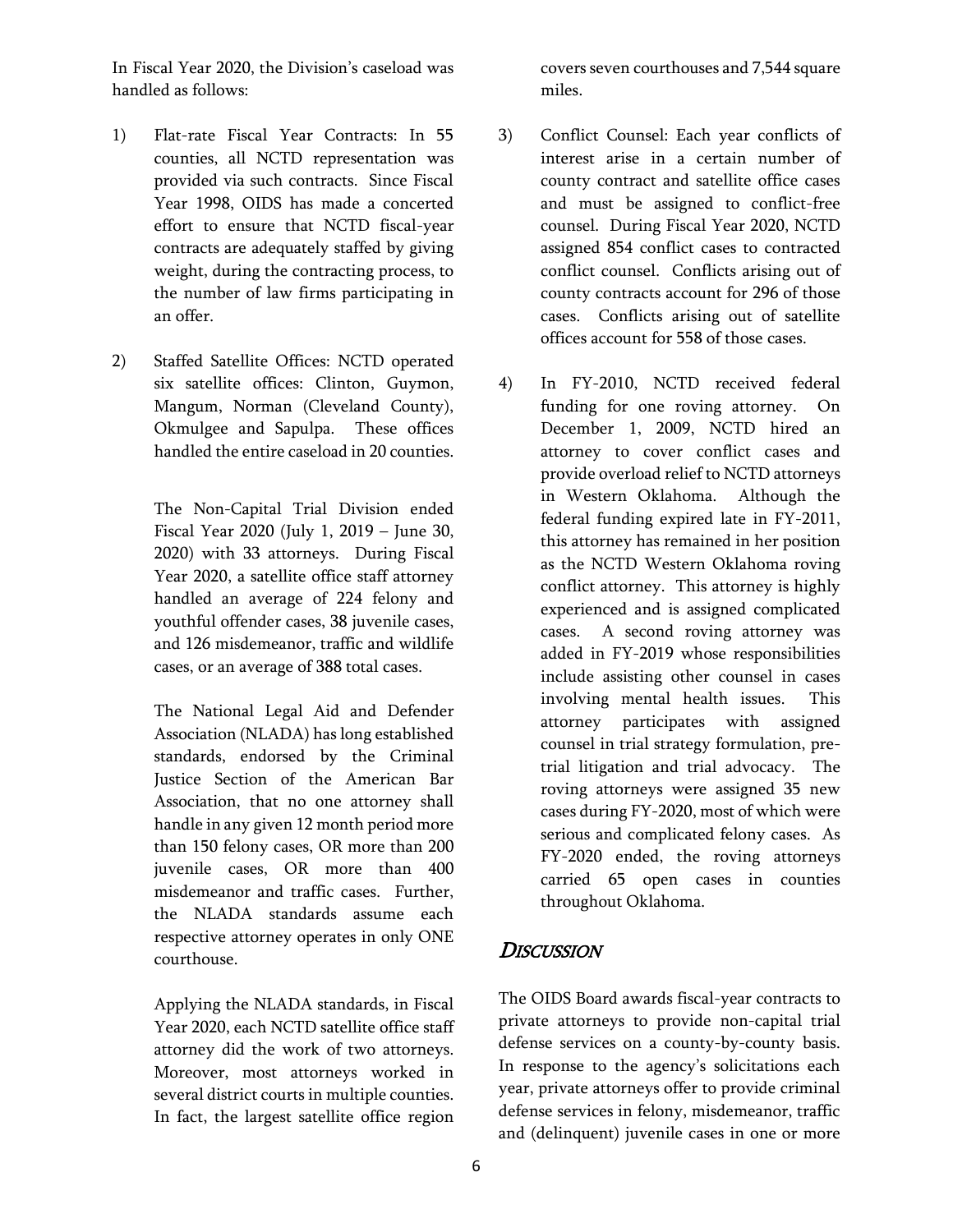counties for a flat annual rate. The contracting process is volatile, not only in terms of the number of offers, if any, received for any particular county, but also in terms of the cost of any contract awarded. As a result, the agency's ability to provide contract coverage in many counties, especially the smaller, more rural ones, is unpredictable. Historically, the agency has spent one-third to one-half of its total budget on these fiscal-year contracts to provide noncapital legal representation.

When the agency is unable to obtain a fiscalyear contract for indigent criminal defense work in a county, the Board has two options: (1) establish a satellite office with salaried staff attorneys to accept the System's appointments in the affected county under Section 1355.9 of the Indigent Defense Act or (2) assign the System's appointments in that county to private attorneys who have agreed to accept cases on a case-by-case basis at established agency rates (\$80/hour for in-court legal services; \$60/hour for out-of-court legal services) under Section 1355.8(D)(6) of the Indigent Defense Act.

In Fiscal Year 2020, the Non-Capital Trial Division's satellite offices served the following counties:

#### <span id="page-12-0"></span>NORMAN OFFICE

Cleveland County

#### <span id="page-12-1"></span>CLINTON OFFICE

- Beckham
- Custer
- Dewey
- Ellis
- Roger Mills
- Washita
- Woodward

#### <span id="page-12-2"></span>**MANGUM OFFICE**

- Greer
- Harmon
- Kiowa
- Jackson

Tillman

#### <span id="page-12-3"></span>OKMULGEE OFFICE

- Okfuskee
- Okmulgee

#### <span id="page-12-4"></span>**SAPULPA OFFICE**

Creek (2 courthouses)

#### <span id="page-12-5"></span>GUYMON OFFICE

- Beaver
- Cimarron
- Texas
- Harper

#### <span id="page-12-6"></span>OVERALL CASELOAD

In Fiscal Year 2020, the Non-Capital Trial Division received a total of 27,583 new county contract cases. County contractors discovered conflicts of interests in 316 of these cases. As a result, 296 of the conflict cases were assigned to contracted conflict counsel. Twenty of the conflict cases would have otherwise been assigned to a satellite office for coverage, but were instead assigned to the roving attorneys. Once the conflict and roving attorneys' cases were subtracted from all newly assigned cases, the county contractors retained a total of 27,267 new cases in Fiscal Year 2020. The county contractors carried another 16,830 cases into FY-2020 from previous fiscal years. Ultimately, the total FY-2020 county contract workload equaled 44,097 cases.

The Non-Capital Trial Division satellite offices reported a total of 573 conflict of interest cases. 558 of these cases were assigned to contracted conflict counsel. Fifteen cases were assigned to the roving attorneys. With conflict and roving attorney cases subtracted from all newly assigned cases, the satellite offices handled 7,398 new cases in Fiscal Year 2020. The satellite offices carried another 5,414 cases into FY-2020 from previous fiscal years. Ultimately, the total FY-2020 satellite office workload totaled 12,812 cases.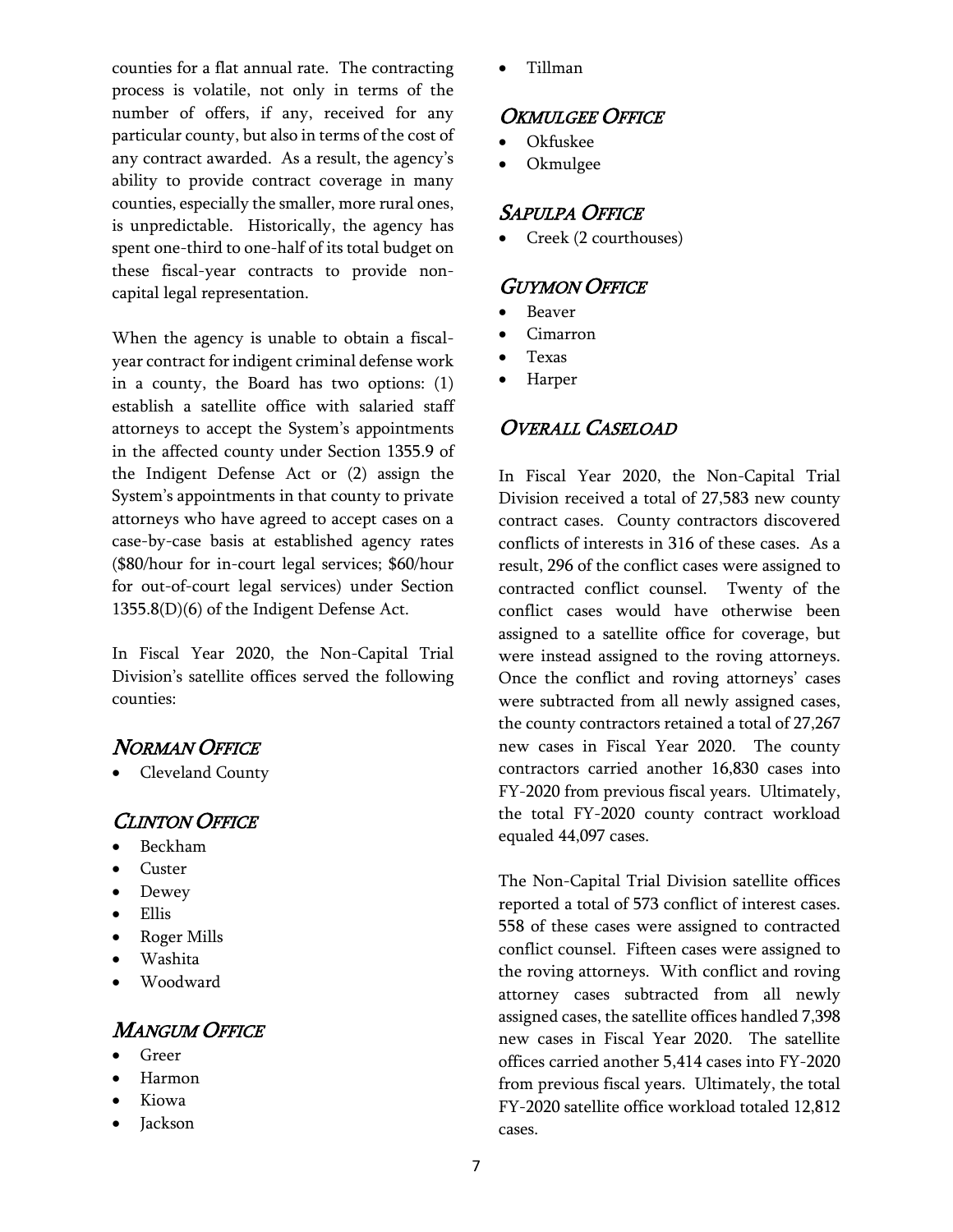The number of new NCTD cases, whether assigned to county contractors, satellite attorneys, conflict counsel or the roving attorneys, totaled 35,554.

The 58,220 cases handled by the Non-Capital Trial Division during Fiscal Year 2020 represent a caseload decrease of 9.2% compared to the number of cases handled in FY-2019. This decrease is a result of delayed court appointments during the early months of the COVID19 epidemic. The Fiscal Year 2020 caseload represents a 18.9 % increase since Fiscal Year 2015, and a 32.7% increase since Fiscal Year 2010.

#### <span id="page-13-0"></span>CAPITAL (DEATH PENALTY) TRIAL REPRESENTATION

The OIDS Capital Trial Divisions are assigned the task of representing indigent defendants in cases where the State is seeking the death penalty. The two Divisions combined represent clients throughout the State, with the exception of Oklahoma and Tulsa Counties. Both Divisions operate as separate law firms for conflict purposes. If one Division cannot accept a court appointment because of a conflict of interest arising from another court appointment, the case is generally assigned to the other. If neither Division can accept the court appointment, OIDS contracts with private counsel to represent the client under Sections 1355.7 and 1355.13 of the Indigent Defense Act.

#### <span id="page-13-1"></span>CAPITAL TRIAL DIVISION - **NORMAN**

The Norman Capital Trial Division represents defendants in capital cases filed in 46 counties and has primary responsibility for conflicts arising in the remaining counties regularly serviced by the Capital Trial Division – Tulsa. In Fiscal Year 2019 the Norman Capital Trial Division carried over 13 cases from previous fiscal years; and opened an additional three cases

during Fiscal Year 2020, bringing the total number of cases represented to 16. Of those 16 cases, four were closed as follows:

#### FISCAL YEAR 2020 RESULTS

#### Jury and Non-Jury Trials

2 Jury trials resulting in Death Penalty

#### Guilty Pleas or Cases Disposed

- $\Diamond$  1 Murder in the 1<sup>st</sup> Degree Involving the Death of a Child – Sentenced to Life Without the Possibility of Parole
- $\lozenge$  1 Bill of Particulars dropped Transferred to Non-Capital Trial Division

In an effort to meet the overall agency mission of providing the highest quality of representation to indigent defendants, using the most cost-effective and efficient means possible, the Division continued to accept appointments for non-capital clients charged with murder in the first degree. The Division continues to regularly maintain close contact with both the Capital Trial Division – Tulsa and Non-Capital Trial Division to ensure all indigent defendants facing first-degree murder charges receive representation quickly, and to efficiently resolve any conflict issues arising in multipledefendant cases. The results set forth below are a reflection of the outstanding work by the Division's attorneys, investigators and support staff.

#### Final Results of Cases Concluded

| Result      | No. Of Cases |
|-------------|--------------|
| Death       | 2            |
| Plea LWOP   | 1            |
| Transferred | 1            |
| Total       |              |
|             |              |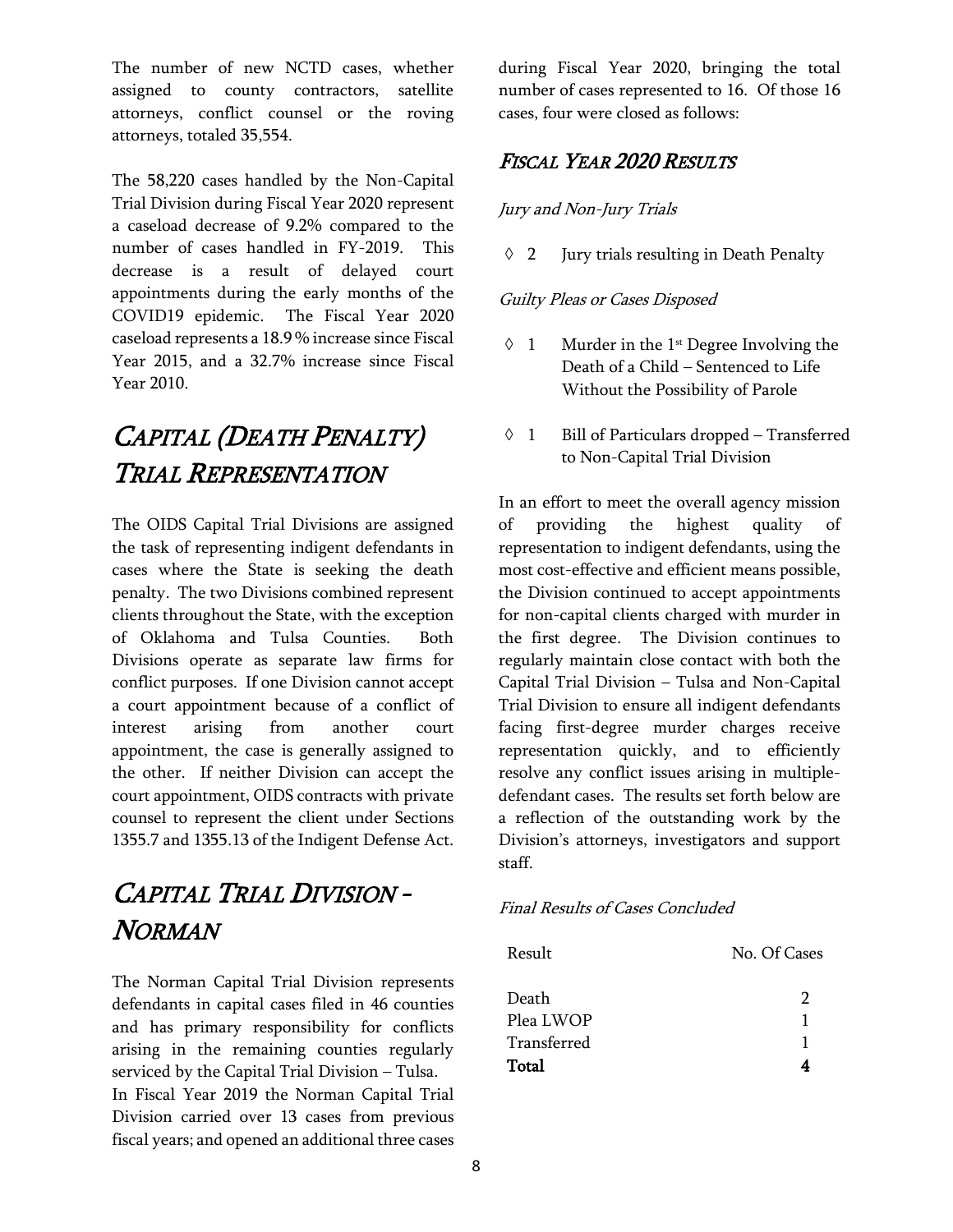#### <span id="page-14-0"></span>CAPITAL TRIAL DIVISION - TULSA

The Tulsa Capital Trial Division has the primary responsibility for defending capital and noncapital first degree murder cases in 29 counties in the Eastern half of the State. The Division is further assigned to conflict capital and noncapital first degree murder cases in the remaining counties served by OIDS.

Fiscal Year 2020 began with a carryover of 12 pending cases from the previous fiscal year. The Division opened three new cases during the fiscal year, bringing the total caseload for the year to 15 cases. The Division concluded three cases, carrying over 12 cases into Fiscal Year 2021.

#### FISCAL YEAR 2020 RESULTS

#### Jury and Bench Trials

◊ 1 Jury trial conducted in FY2020

#### Guilty Pleas

The Division represented 1 client during Fiscal Year 2020 where cases were resolved by a plea. The results of those please are as follows:

|  | ♦ 0 Reduced to Lesser-Pled |
|--|----------------------------|
|  |                            |

◊ 1 Pled as charged (Murder in the First)

#### Final Results of Cases Concluded

| Result                           | No. Of Cases |
|----------------------------------|--------------|
| Jury Trial Death Sentences       | 0            |
| Jury Trial LWOP                  | 1            |
| Life With Parole (Pled)          | 1            |
| Transferred to Other Division(s) | 1            |
| Total                            | ર            |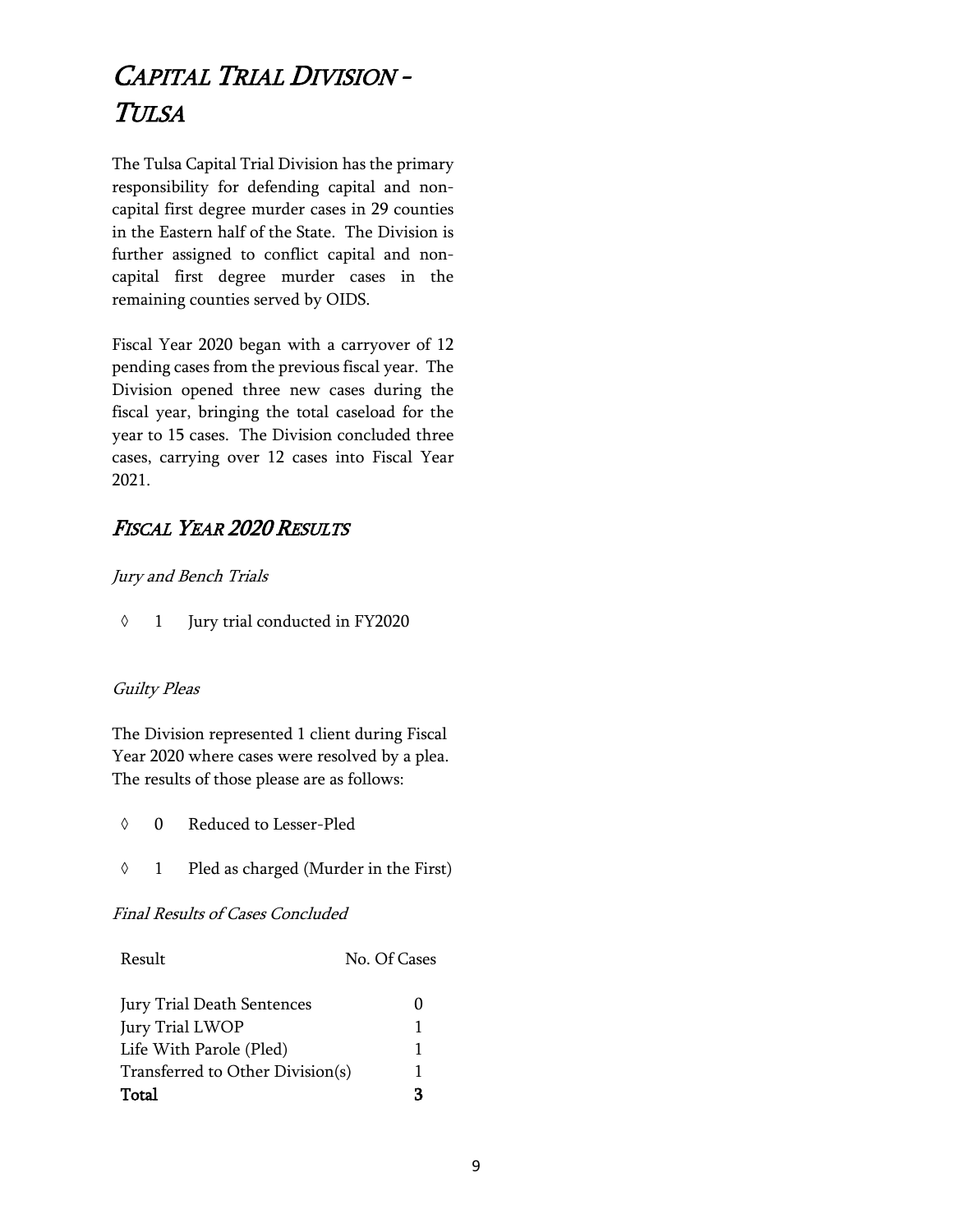## **Chapter**

## 4

## <span id="page-15-0"></span>Appellate Program

The Appellate Program consists of three Divisions which provide legal representation to agency clients who have a right under State law to appeal their convictions and sentences and who have been judicially determined to be unable to afford appellate counsel.

The right to an appeal in a criminal case is guaranteed by Article II, Section 6 of the Oklahoma Constitution, Section 1051 of Title 22 of the Oklahoma Statues, and, in death penalty cases, Section 701.13 of Title 21 and Section 1089 of Title 22 of the Oklahoma Statues. The right to counsel at State expense on direct appeal was established under the Federal Constitution by the United States Supreme Court in Douglas v. California, 372 U.S. 353 (1963). The right to counsel at State expense in capital postconviction proceedings is found in Section 1089 of Title 22.

#### <span id="page-15-1"></span>GENERAL APPEALS DIVISION (NON-CAPITAL APPEALS)

The General Appeals Division is appointed by the district courts of Oklahoma to represent clients on direct appeal from the trial court to the Oklahoma Court of Criminal Appeals in cases where the defendant has been sentenced to a term of imprisonment up to life imprisonment without the possibility of parole.

The Division is appointed in 75 counties and in Oklahoma and Tulsa Counties when the public defenders have a conflict of interest or where the defendant was represented by retained counsel at trial and is judicially determined to be indigent on appeal. If the Division is unable to accept court appointments because of a conflict of interest arising from a prior court appointment, the case will be transferred to another division within the appellate program to provide representation.

The filing of General Appeals Division cases cannot be delayed because of the decision by the Tenth Circuit Court of Appeals in *Harris v.* Champion, 15 F.3d 1538 (10th Cir. 1994). The agency was a defendant in the Harris class action litigation, brought by agency clients who alleged prejudice from delays in filing their briefs on appeal. The Tenth Circuit held there is a rebuttable presumption of a Due Process violation is a non-capital appeal has not been decided within two years of judgment and sentence, making it mandatory for the appellate attorney to file a brief within the deadlines established by the Court of Criminal Appeals.

The General Appeals Division began FY-2020 with 262 open cases in various stages of appeal before the Court of Criminal Appeals, and received appointments in 205 additional cases during the fiscal year. The Division closed 241 cases, ending the fiscal year with 226 open cases to be carried into Fiscal Year 2021. During the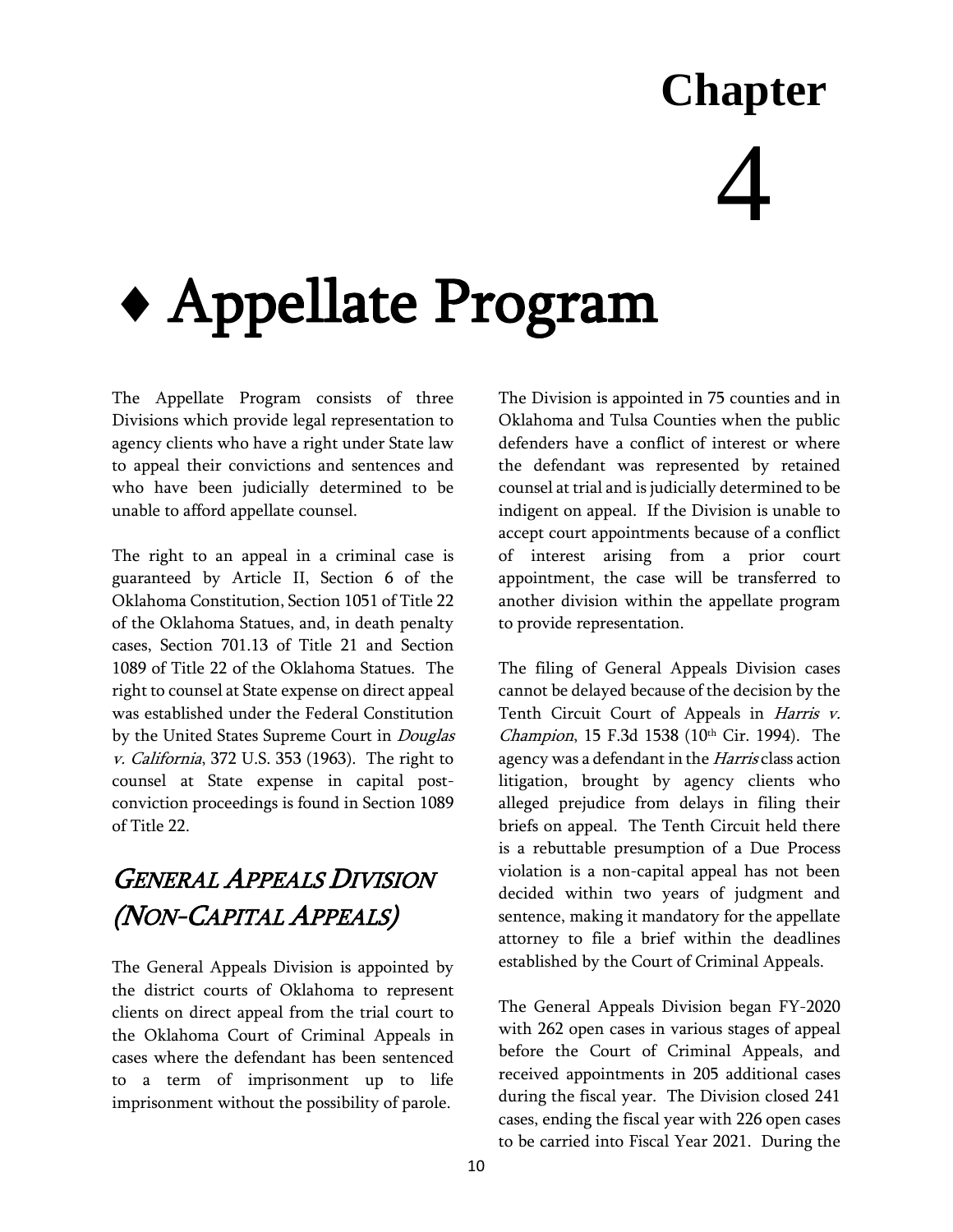course of the fiscal year, the Division handled 467 cases.

Attorneys in the General Appeals Division filed Briefs-in-Chief on behalf of 152 clients during FY-2020. Of those, one involved a juvenile certification appeal for an individual charged with first degree murder. In addition, Division attorneys appeared for five oral arguments before the Court of Criminal Appeals in fast track cases, filed 23 reply briefs, and eight petitions for rehearing.

The Division closed 241 cases during the year, most due to the Court of Criminal Appeals reaching a final decision in the case. Most of the cases, 186, were closed because a final decision was reached by the Court of Criminal Appeals, with 161 of those decisions affirming the trial court, and granting relief in 25. Others were closed after the appeal was dismissed, 12 of them at the client's request and 24 because the Court of Criminal Appeals lacked jurisdiction to hear them or because the System was not properly appointed to handle them. Six cases were dismissed as moot. Four cases closed because outside counsel was retained by the client. And, nine appeals were closed due to consolidation with other cases.

<span id="page-16-0"></span>205 new cases were received from 51 of the State's 77 counties. Muskogee, Oklahoma, and Tulsa counties comprised almost 25 percent of the incoming caseload, with 19, 18, and 13 cases arising from those counties.

#### ANALYSIS OF CASES RECEIVED

| Types of Appeals Lodged                            | # of Cases | %    |
|----------------------------------------------------|------------|------|
| Direct Appeals (Felony and<br>Misdemeanors)        | 87         | 42   |
| Revocation/Acceleration/<br>Termination            | 79         | 39   |
| Guilty Plea Appeals                                | 32         | 16   |
| Other (Juvenile, Responses to<br>State Appeals)    | 7          | 3    |
| Total                                              | 205        | 100% |
|                                                    |            |      |
| Types of Crimes Appealed                           | # of Cases | %    |
| Violent Offenses                                   | 61         | 30   |
| <b>Sex Offenses</b>                                | 28         | 14   |
| Drug Offenses                                      | 52         | 25   |
| <b>Property Crimes</b>                             | 27         | 13   |
| Other (i.e., DUI, escape,<br>SORA, FA, or unknown) | 37         | 18   |
|                                                    |            |      |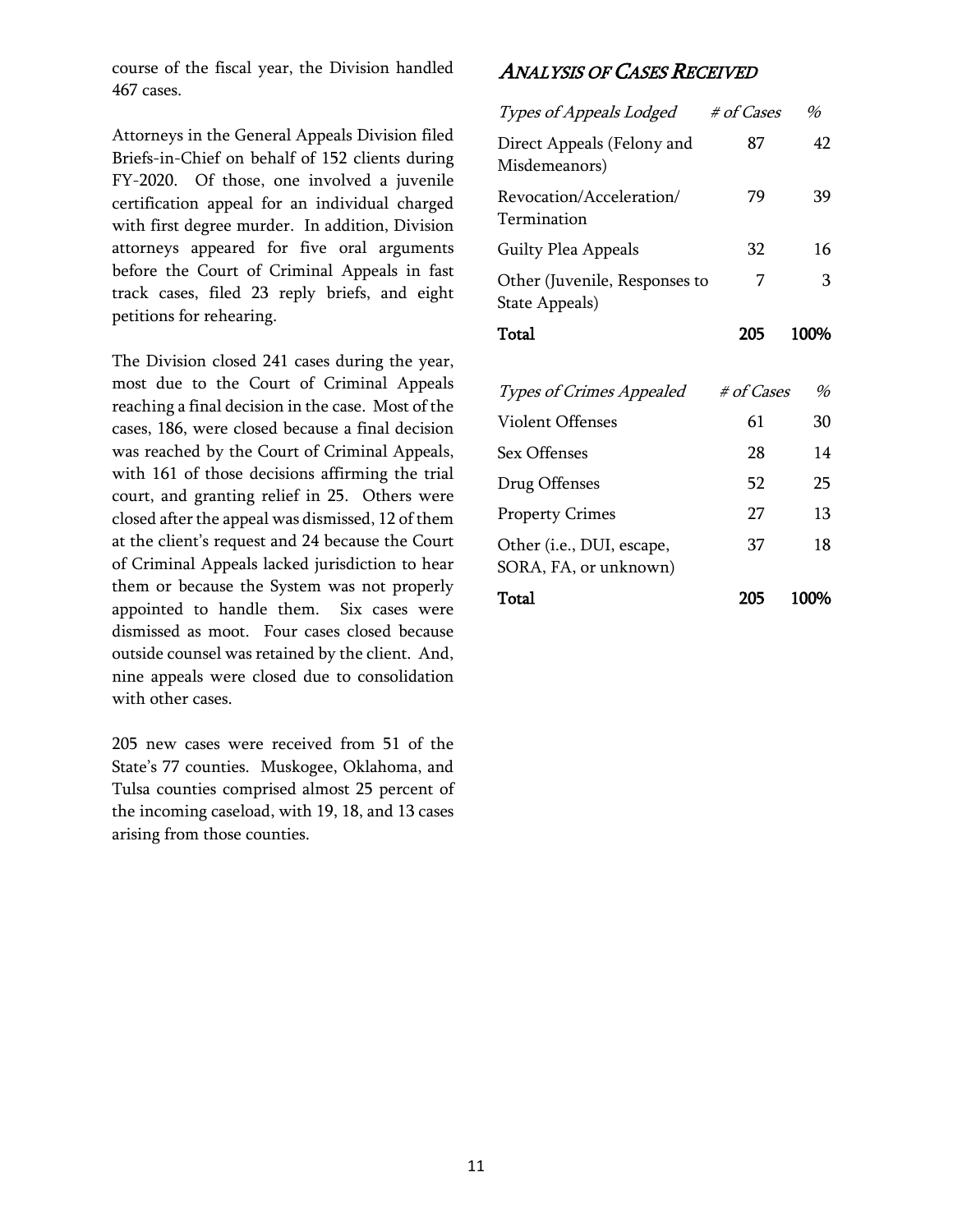

The graph at left demonstrates the types of appeals received by the General Appeals Division. Except for juvenile appeals (included in the "other" category), appeals of everything from burglary to first degree murder involve opening briefs of up to 50 pages in length. Other appeals involve juvenile and responses to State appeals of adverse rulings.



The majority of the convictions in the cases appealed by the General Appeals Division are violent crimes, including all degrees of murder and manslaughter, child abuse, assaults, robberies, kidnapping and first degree arson. The subcategory of sexual offenses includes such violent offenses as rape and molestation, as well as related crimes such as failure to register as a sex offender. Drug offenses are the second leading category of offenses appealed.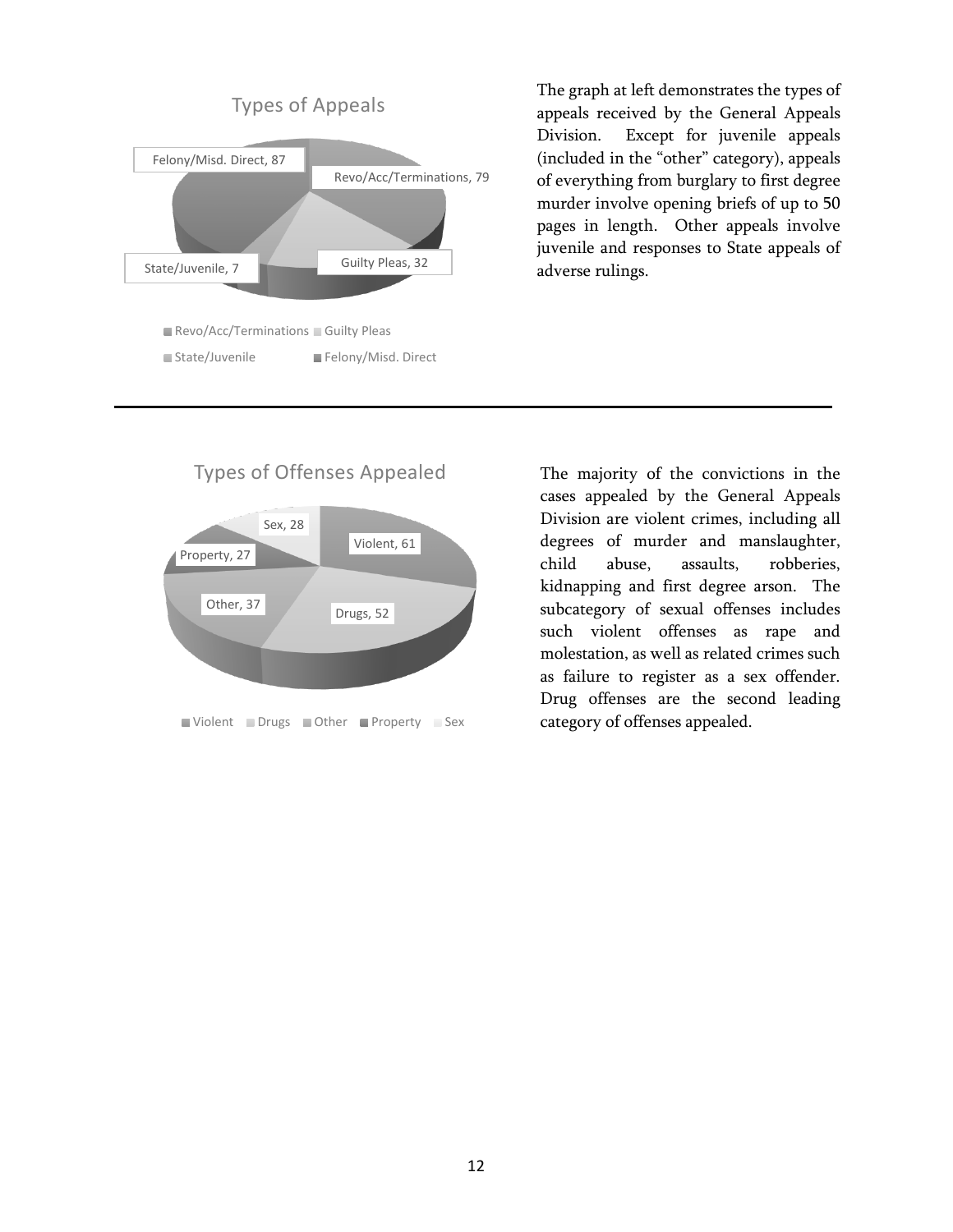#### Cases Received By County FY-2020

| Beaver       | $\mathbf{1}$   | Jackson      | 9              | Osage        | $\mathbf{1}$   |
|--------------|----------------|--------------|----------------|--------------|----------------|
| Blaine       | $\mathbf{1}$   | Jefferson    | $\mathbf{1}$   | Ottawa       | $\mathbf{1}$   |
| <b>Bryan</b> | 3              | Kay          | 6              | Pittsburg    | 3              |
| Canadian     | 6              | LeFlore      | $\overline{2}$ | Pontotoc     | $\mathbf{1}$   |
| Carter       | 8              | Lincoln      | $\mathbf{1}$   | Pottawatomie | 6              |
| Cherokee     | $\mathbf{1}$   | Love         | $\mathbf{1}$   | Pushmataha   | $\mathbf{1}$   |
| Cleveland    | 8              | McClain      | 6              | Roger Mills  | $\overline{2}$ |
| Comanche     | 9              | McCurtain    | $\overline{4}$ | Rogers       | $\overline{4}$ |
| Cotton       | $\mathbf{1}$   | McIntosh     | 6              | Seminole     | 5              |
| Craig        | $\mathbf{1}$   | Marshall     | 3              | Sequoyah     | $\mathbf{1}$   |
| Creek        | $\overline{2}$ | <b>Mayes</b> | 3              | Stephens     | 5              |
| Custer       | $\overline{4}$ | Muskogee     | 19             | Texas        | $\overline{2}$ |
| Delaware     | $\overline{2}$ | Noble        | $\mathbf{1}$   | Tillman      | $\mathbf{1}$   |
| Garfield     | 6              | Nowata       | $\overline{4}$ | Tulsa        | 13             |
| Garvin       | $\overline{2}$ | Okfuskee     | $\mathbf{1}$   | Washington   | 3              |
| Greer        | $\mathbf{1}$   | Oklahoma     | 18             | Washita      | $\overline{4}$ |
| Hughes       | 6              | Okmulgee     | 3              | Woodward     | $\overline{2}$ |
|              |                |              |                | <b>TOTAL</b> | 205            |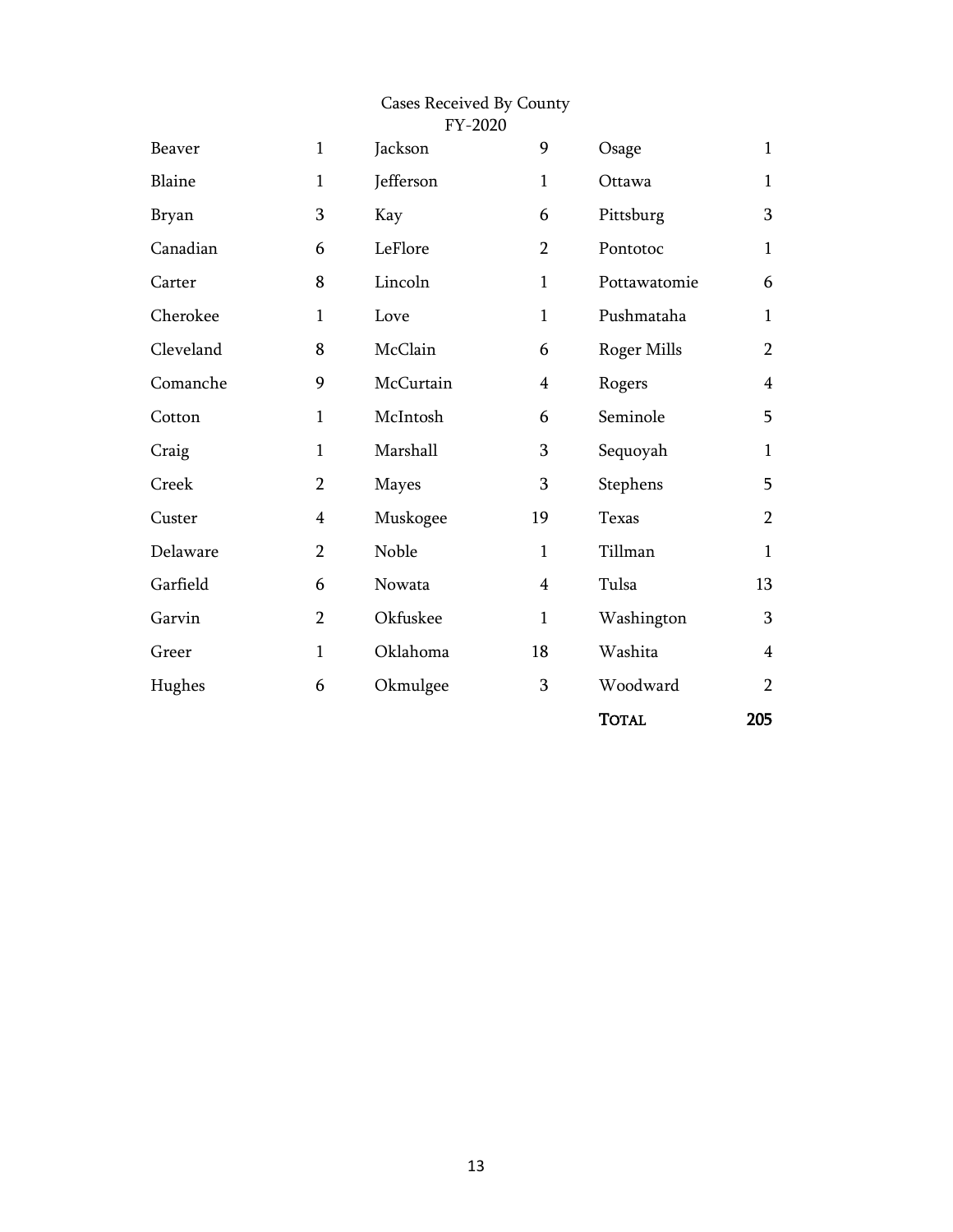#### <span id="page-19-0"></span>CAPITAL (DEATH PENALTY) APPEALS

Although traditionally the Homicide Direct Appeals Division's primary responsibility was to represent capital defendants in their direct appeal, the Division is also now responsible for the representation of indigent defendants who have been convicted of any form of homicide in Oklahoma District Courts in their appeals to the Oklahoma Court of Criminal Appeals. This includes defendants who have been convicted at jury trials, bench trials, and after entering pleas of guilty. A direct appeal in a capital case also includes filing a petition for a writ of certiorari to the United States Supreme Court if the case is affirmed by the Oklahoma Criminal Court of Appeals.

The Homicide Direct Appeals Division is subject to appointment by the district courts in 75 counties and in Oklahoma and Tulsa Counties when the public defender has a conflict of interest or where the defendant was represented by retained counsel at trial but is judicially determined to be indigent on appeal.

The Capital Post-Conviction Division is appointed to represent all death-sentenced defendants in post-conviction proceedings. By statute, the Capital Post-Conviction Division must represent all death-sentenced defendants, including those who were represented by the Oklahoma County or Tulsa County public defenders on direct appeal. Legal services are provided by salaried attorneys and investigators.

Since November 1995, post-conviction applications in a death penalty case are filed in the Court of Criminal Appeals while the capital direct appeal case is still pending. Before the statutory changes, post-conviction applications in a death penalty case were treated like noncapital post-conviction cases and filed in district court after the capital direct appeal case was decided by the Oklahoma Criminal Court of Appeals.

#### <span id="page-19-1"></span>HOMICIDE DIRECT APPEALS **DIVISION**

#### <span id="page-19-2"></span>CASELOAD

The Homicide Direct Appeals Division began Fiscal Year 2020 with three pending capital cases, 48 cases in which the client was convicted of some form of homicide, and three non-capital felony cases. During the fiscal year, 24 noncapital homicide cases were opened. In addition, five juvenile life without parole appeals after the denial of post-conviction relief were opened. Two capital cases were received and one capital case was closed in Fiscal Year 2020. By the end of the year, 25 non-capital homicide cases, two non-capital felony cases, and three juvenile life without parole cases were closed, leaving the Division with 54 active cases, consisting of four capital cases, 47 non-capital homicide cases, one non-capital felony case, and two juvenile life without parole appeals.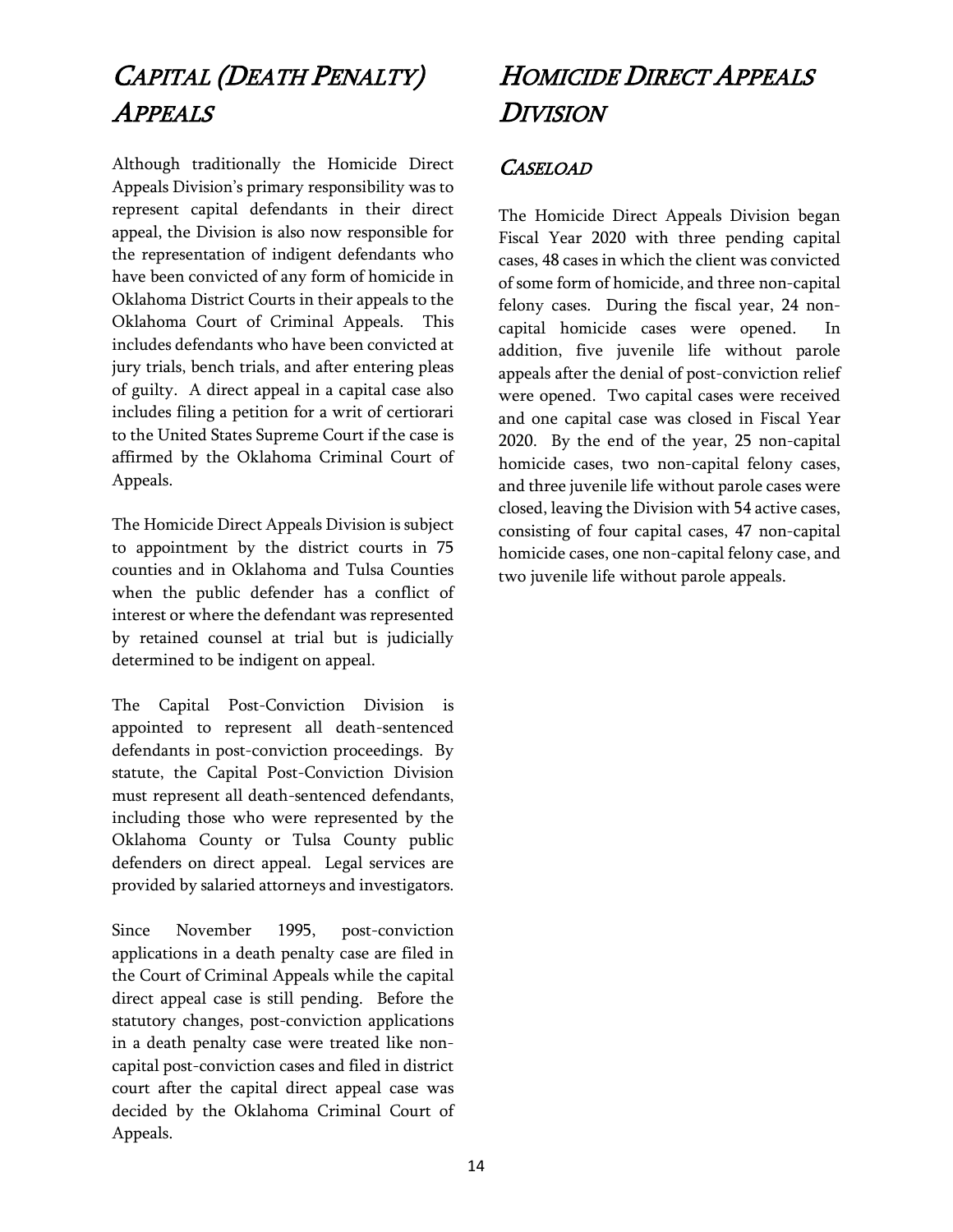#### <span id="page-20-0"></span>STATEWIDE DISTRIBUTION

Following is a breakdown of the distribution of Division capital cases among the various counties:

#### **County**

| Canadian     |   |
|--------------|---|
| Cleveland    | L |
| LeFlore      |   |
| Stephens     |   |
| Pottawatomie | L |

The statewide distribution of the non-capital cases handled by the Division is as follows:

#### **County**

| Caddo        | 1 | Oklahoma     | 5  |
|--------------|---|--------------|----|
| Carter       | 2 | Okmulgee     | З  |
| Cleveland    | 8 | Ottawa       |    |
| Comanche     | 6 | Pittsburg    | 1  |
| Creek        | 1 | Pontotoc     | 2  |
| Delaware     | 3 | Pottawatomie |    |
| Kingfisher   | 1 | Rogers       | 5  |
| Kiowa        | 1 | Seminole     | 1  |
| Lincoln      | 1 | Stephens     | 1  |
| <b>Mayes</b> | 2 | Tulsa        | 20 |
| McIntosh     | 1 | Wagoner      | 2  |
| McCurtain    | 3 | Washington   | 2  |
| Muskogee     | 3 | Washita      |    |
| Okfuskee     | 2 |              |    |

#### <span id="page-20-1"></span>DISPOSITION OF CASES

During Fiscal Year 2020, one capital case was affirmed by the Oklahoma Court of Criminal Appeals and closed after the United States Supreme Court denied the petition for writ of certiorari. Seventeen non-capital homicide cases and two non-murder cases were affirmed by the Oklahoma Court of Criminal Appeals and were subsequently closed. One non-capital murder case was dismissed by the Court after it was determined the appeal had been filed prematurely. The Court granted relief and remanded two juvenile life without parole

appeals to the district court for new sentencing hearings. One juvenile life without parole appeal was closed after the district court's denial of post-conviction relief was affirmed by the Court. Four non-capital homicide cases were transferred to other divisions. Two non-capital homicide cases were closed after the client hired private counsel. One non-capital homicide case was closed after the client elected to dismiss the appeal.

#### <span id="page-20-2"></span>CAPITAL POST-CONVICTION DIVISION

The primary mission of the Division continues to be representing clients in capital cases. This representation involves the investigation, preparation, and filing of an original application for post conviction relief and related motions. The Division strives to provide a thorough review of each case to ensure the clients have the best chance of obtaining relief when the cases move from state court into the federal system. In addition, the Division also handles conflict and overflow cases from the General Appeals Division and the Homicide Direct Appeals Division. When workload allows, the Division has been available to serve as cocounsel in overflow or conflict non-capital homicide cases from the capital trial divisions.

The Capital Post Conviction Division began Fiscal Year 2020 with 35 active cases, including five capital post conviction cases, one capital direct appeal, and 29 non-capital direct appeal cases. During Fiscal Year 2020, the Division accepted 10 non-capital direct appeals and two capital post-conviction cases. The Division closed 15 non-capital appeals in Fiscal Year 2020. As a result, the Division opened Fiscal Year 2021 with a total of 32 cases, comprised of seven capital post conviction cases, one capital direct appeal, and 24 non-capital direct appeal cases.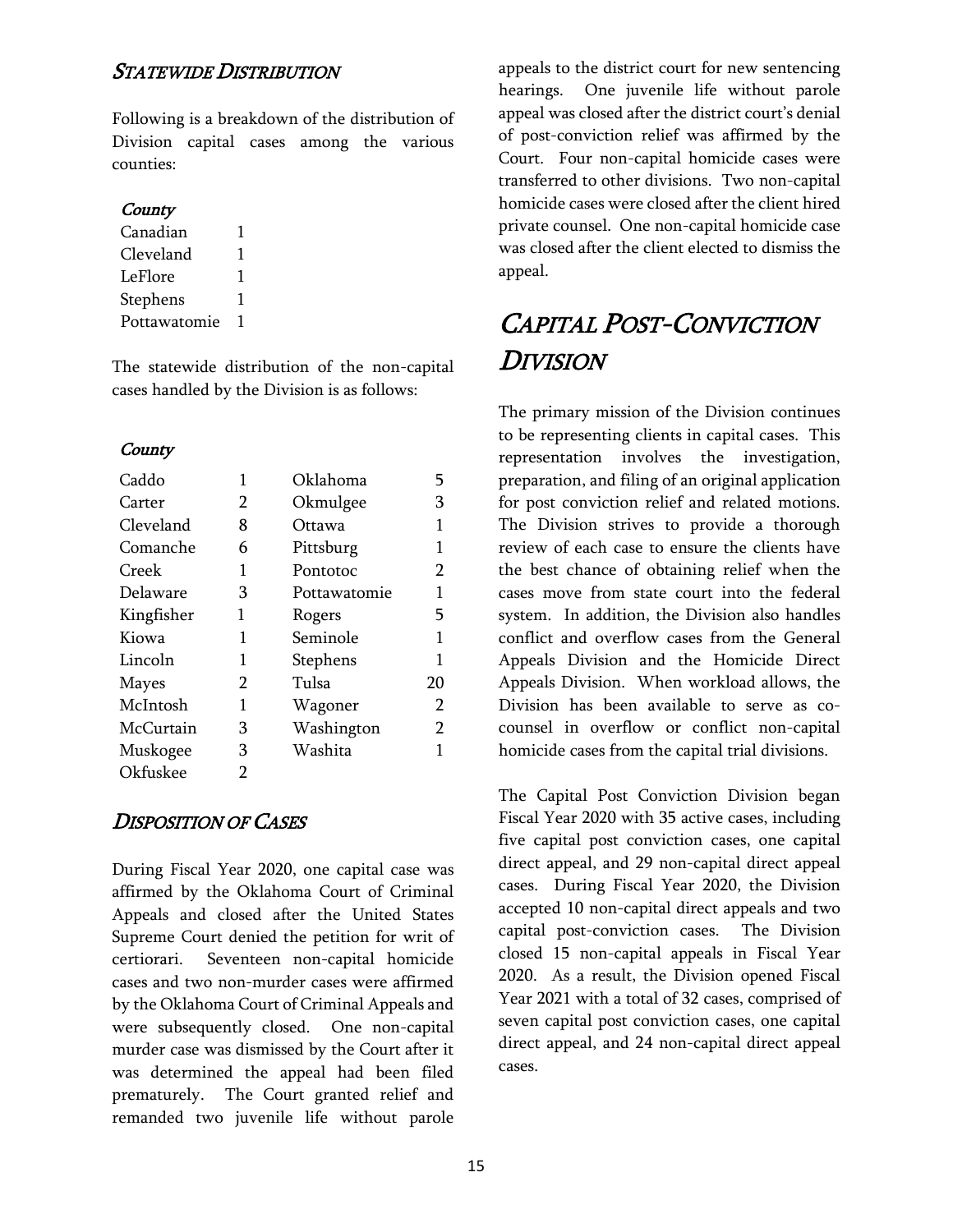### **Oklahoma Indigent Defense System**

#### **Organization Chart**



NOTE: Only those departments that have FTE are presented.

October 13, 2020